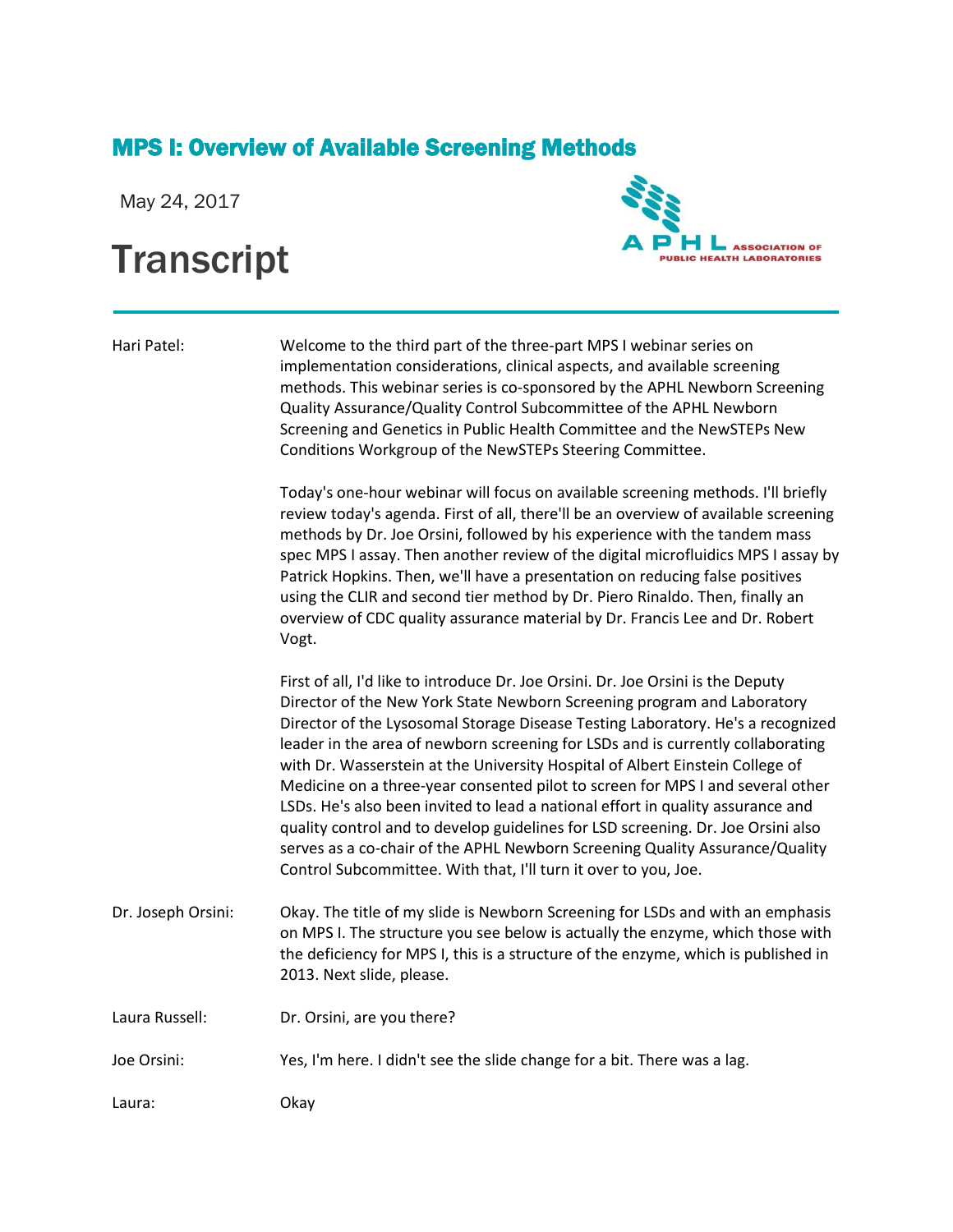## Dr. Joseph Orsini:i: Okay, here's an outline of my talk. The first thing I go over, have an overview of the screening methods. Then, we'll look at the New York assay, New York testing algorithm, some screening data from various state programs with a focus on the New York screening data, and then a summary.

I'd like to say we are a pilot lab for this screening. My experience really comes from screening for other LSDs with Krabbe screening going on for close to 10 years now and Pompe screening for over three. A lot of the lessons we learn through this screening is what gives me the focus of this talk. Next slide, please.

The first step part of the process here is an overview of the assays. I'll just briefly discuss the fluorescent assay as Patrick Hopkins will be going over this but the original fluorescent assay by Chamoles and coworkers was a single enzyme assay based on plate reader. It was piloted in Taiwan who's now using it in MS/MS testing. More recent high-throughput tests, the one that Patrick will be discussing is a digital microfluidics platform developed by babies on the assays known as a SEEKER assay. This is an FDA-approved kit that can screen up to four LSDs. Both of these assays use an umbelliferyl substrate, which fluoresces when the iduronic acid [inaudible 00:04:32] cleave from the molecule. Next slide, please.

The next assays to be developed were HPLC assays in … Illinois is actually one of the first states to implement this testing. This is really following … There's a more sophisticated test that was developed by Gelb and co-workers and can screen up to nine LSDs. The advantage is there's less pre-analytical workup. Once the test is set up, it's easy to add other tests that may require the use of column for separation of analytes. Illinois reports that the HPLC test is working well. They are staying with this test because their plans are that it could be flexible for added test in the future. With proper preventive maintenance, this is working very well for them. They replace columns every 10,000 samples and guard columns every 3,000 samples. Next slide, please.

The assay that I'm going to be focusing on the most, which is the assay we have experience with is the flow injection tandem mass spectrometry assay. Originally, it was an assay that was developed by Gelb and co-workers and folks from the Genzyme provided the analytes. The analytes were provided to the CDC later on. Then, eventually Perkin Elmer, working in conjunction with Mike Gelb, developed these analyte-specific reagents. They're a little simplified the assay. They're using uniform buffers so all the enzymes can run in a single buffer and the structure and inter of the substrate and internal standard are shown in the bottom left corner and very similar in the sense, it's got an iduronic acid that's cleaved and you're using tandem mass spec to quantify enzyme activity. Next slide, please.

Here are the state screening for data for MPS I. This is a slide similar to what Sarah Bradley last week, if you listened to her talk. Roughly, at this point, we've crossed all the States have screened about 800,000 newborns and there have been seven cases detected. It's fairly on track with the incidents that was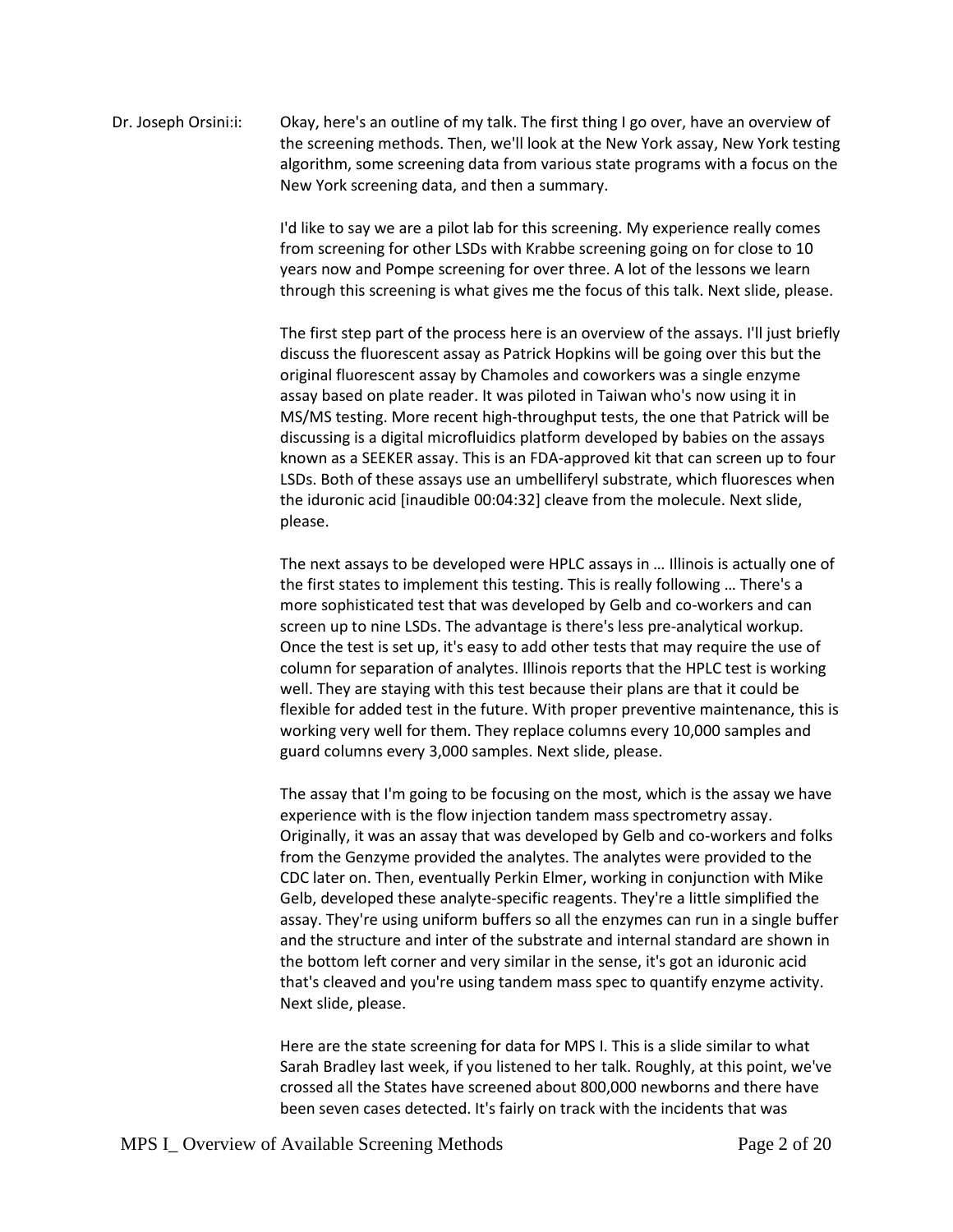expected, although one of the cases in an attenuated case as reported by Kentucky. Next slide, please.

This is the typical assay for those of you who've seen, I've reported before. If we punch a three-millimeter punch, it's a modified version of the assay presented by Gelb. We do an 18-hour incubation. This could be shorter. I thing one thing we've considered is running a shorter enzyme as a first run through and then for samples that require retesting, run with an overnight assay. This would allow for detecting low-enzyme babies in a faster fashion and more timely manner that people are focusing on these days.

Then, there's organic liquid/liquid cleanup and samples are re-dissolved in an MS suitable solvent. We run each test sample, if we calculate the activity per sample and calculate a daily mean activity. We use a percent of daily mean. I think we started this with Krabbe primarily because we were having some lot plot variability. Now, with the lot sizes, this variability goes away but we're still very happy using a percent of mean. I think it becomes very useful when comparing across labs as well as when you're comparing, if you do a multiplex enzyme to get a better feel for a sample quality or potential sample-related issues that can be identified very easily with this, at least through visual eye checking. Next slide, please.

Here's our current IDUA assay. We are running 4-plex with this. We're running four different enzymes. Anytime that IDUA is less than 20%, we retest in duplicate for all four of those enzymes. If they're multiple low enzymes, as on the left side of the slide, we request a repeat. This can be tricky. I'll show you later. Sometimes, it's obvious. If everything is really low, then it's just a poor sample. By that, I mean multiple enzymes below 20%. In enzyme is less than 15% of daily mean after the retesting, then that's a referral. You'll notice we don't have second tier in our current MPS I with second tier DNA. That's something we plan on doing once we go live. The greater 15% will be screened negative. The next slide, please.

This is a summary of New York results. So far, no MPS I cases detected in 31,000 infants and nine infants have been referred. That's obviously a high referral rate. Remember, this is a piloted study. We did purposely set the cutoff at a higher number just to get a better feel for the assay and how things would correlate since these were consented sample testing. The next slide, please.

This slide shows a summary of New York's referrals. What you'll see is, so far, once they've made it to a diagnostic lab where there is full molecular testing, it's just later than what would be done if it were done in our laboratory, were found primarily pseudo deficiencies, so with five of the seven cases being pseudo deficiencies only is the patient not seeing. We're still waiting results on that.

But I'd like to point out that there's one sample in the middle of the slide or the data with the 3.9 IDUA percent, you'll see that one has some fairly low enzyme activities for other enzymes with GAA at 32%, GBA at 34.5%. That would be a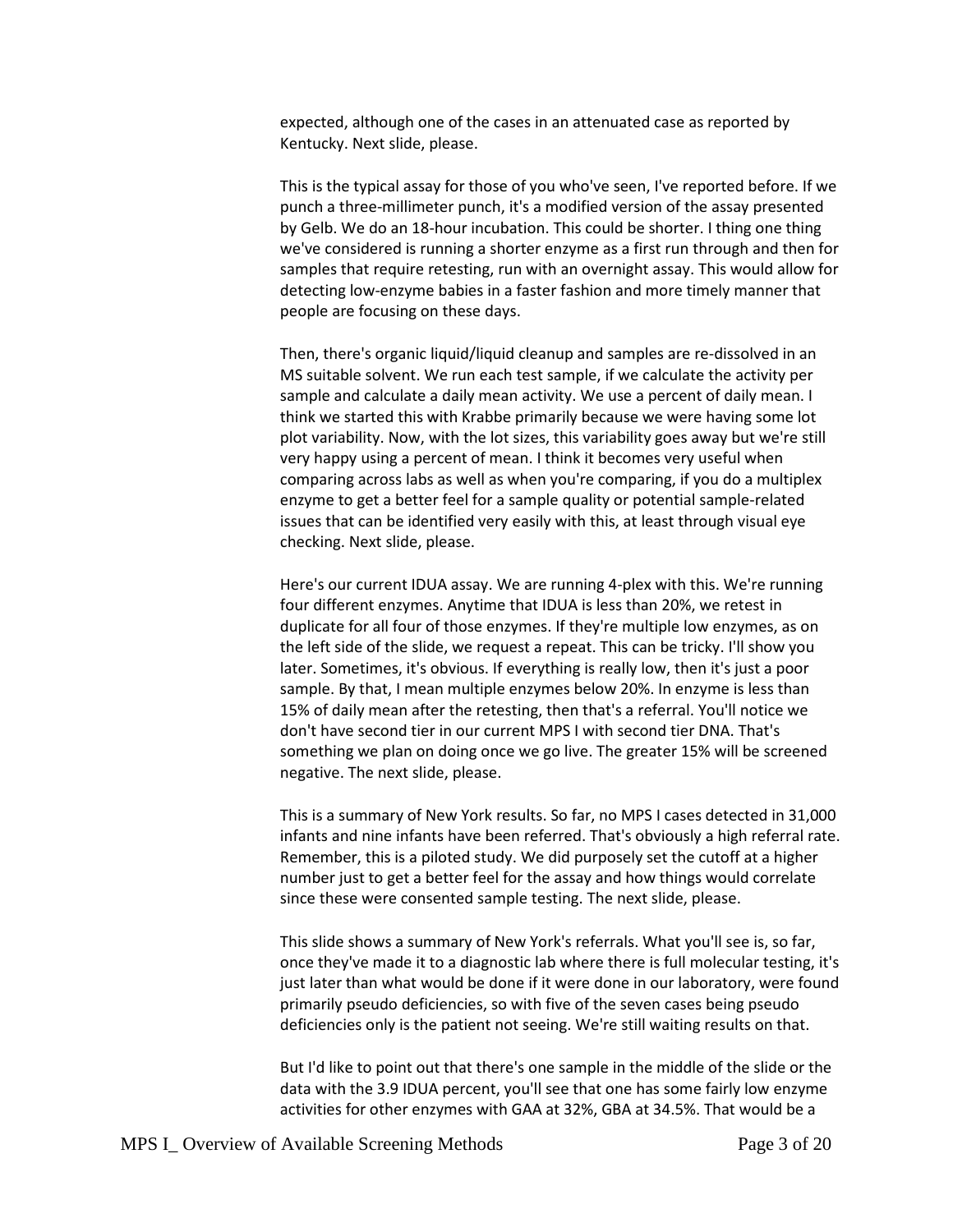sample that has some suspicious as being, it's really not something that you'd be as paranoid or panicked about with a 3.9%. Again, you'll see when I'm getting to some of my later slides, this will bring this back into focus. An interesting thing I've noticed is a little bit of a correlation between diagnostic lab results and the dried blood spot results. That's something we did not see with the Krabbe testing. Next slide, please.

Just an overview of our plate map and QC. We run a fair number of blanks, as you'll see. Three blanks per plate. We run negative and positive QC. We put a negative QC ahead of a blank. In this case, we're wanting to be sure there's no carry over so it's a measure of instrument carryover per plate. We have multiple blanks on there. That's also important when you're running a test where you're looking for the low enzyme in a sea of high-enzyme activity. We're looking for any kinds of plate sample to sample carryover. This helps with that.

We do average the blanks. We track the daily mean and some people may chose to use median. I'm going to say, I think if you're a smaller lab, you'd chose median but with MPS I, it seems to be a little less of an issue. You'll see some of that in later data.

One thing that helps in tracking both of those is if you look at the daily mean of your samples and compare it to the daily mean of your high-level control, what that will allow you to do is see the seasonal effects because you'll see examples may dip with time in the summers but the QC, of course, not being affected by the environment of shipping will, you won't see that effect. It gives you a better idea of what's going on. Next slide, please.

Okay. This is where I want to describe the feel for the assay. I think what this is going to set up is really why one might want to look at something like using the CLIR database that Piero Rinaldo's going to talk about later. We're going to look at samples with low and high IDUA activity, subpopulation data, which will be low birth weight or low gestation age or older children. Then later, we'll be setting off cutoffs and positive controls. We're looking at how that we've done this sort of thing, at least in the version where we were using cutoffs as we are right now. Let's check the next slide, please.

Out of 32,000 samples, one of the things I'm able to do is just look at all the samples where IDUA is less than 20%. Then, I collate that data and calculated the mean for each enzyme. This is where I think it is useful to have things in percentile because it's very easy for somebody who's mathematically challenged to understand what's going on. If you look at the less than 20% of means on the right side of the table, you'll see that all the enzymes are generally low. If you look at the IDUAs that are greater than 300% of the mean, the enzyme are correspondingly high. This is really why, in a nutshell, CLIR can be very useful because it acts as a way of normalizing the data within the normalized data or across all the enzymes. Okay. The next slide, please.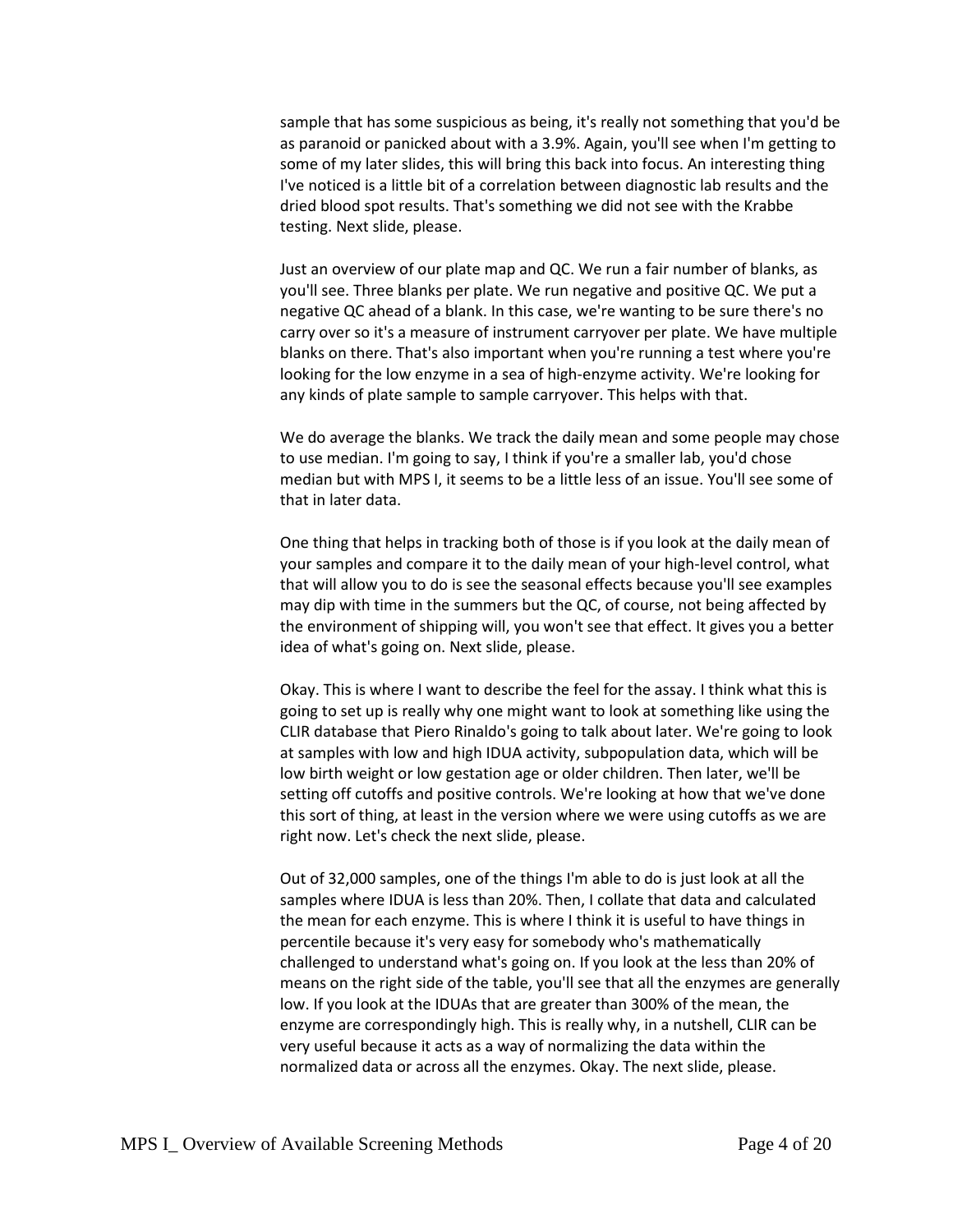This slide exemplifies the issue. I grab the samples that were less than 10%. All the yellow ones were samples that were referred. You can see some of them have moderately low other enzymes. There's one with 56, it's the middle yellow one at 56% GALC, GAA's 49%, GLA, 70%. Here's a sample that's just not comparable to, say, the very bottom yellow one where you have a 5% activity, and some samples with means being much higher than their normal mean. Turns, out that sample actually had the lowest diagnostic lab activity, which isn't a surprise. It's a relative test. When you go to the diagnostic lab, they're actually using things relative to white blood cell counts. Okay. The next slide, please.

Here's some subpopulation data. I'm going to go through this really quickly but main thing I wanted to show you is the IDUAs subpopulations are pretty consistent. If you look down the right-hand column that's in red of IDUA percentages, right around 100%, all the way down, which is very unusual compared with GALC or GLA where you see some big variability.

The next slide, Laura, if you can go to the next slide, please, will exemplify this in a more visual fashion. You can see IDUA across the population on the left side of the slide, it's circled. All the results for the subpopulation are close to 100% with GALC being the worst on the right. Figures that would be the one we would have to start with.

Anyway, something of interest and I like to show is in the bottom right hand corner, you'll see a slide of GALC, which is Krabbe enzyme versus a Fabry enzyme. You can see that there is somewhat of a linear-looking response or at least a higher enzymes or equivalent for both enzymes. This is something that leads back to some of the comparative enzyme analysis. It's very helpful. The Next slide, please.

I'm going to go over this rather quickly, but you'll see first thing to notice is that the means up in the top left corner for the States where I actually had mean data are fairly consistent across the States. New York, North Carolina, Ohio and Georgia means are really similar for each enzyme. Illinois, you'll remember, has got the HPLC method and set up a little bit different, so they have different enzyme activities.

Now, look in the middle part of the table, you'll see the MPS newborns for each state. Take a look over to the far right side of that table. You'll see the IDUA all being below 5%. Just as importantly, all the other enzymes are fairly elevated, maybe one exception on North Carolina where you see a 56.1% GBA but the GAA on that is 194%. The more enzymes you're looking at, really the better at getting a picture of how serious a low-enzyme activity may be.

Then, the bottom part of the table, you see IDUA for the older patient. Look, you'll see that the IDUA activity percent of means are fairly similar whereas all the others are quite a bit lower. I wish I had a good explanation for that, but the best one I have is for potentially IDUA is more present in serum or plasma and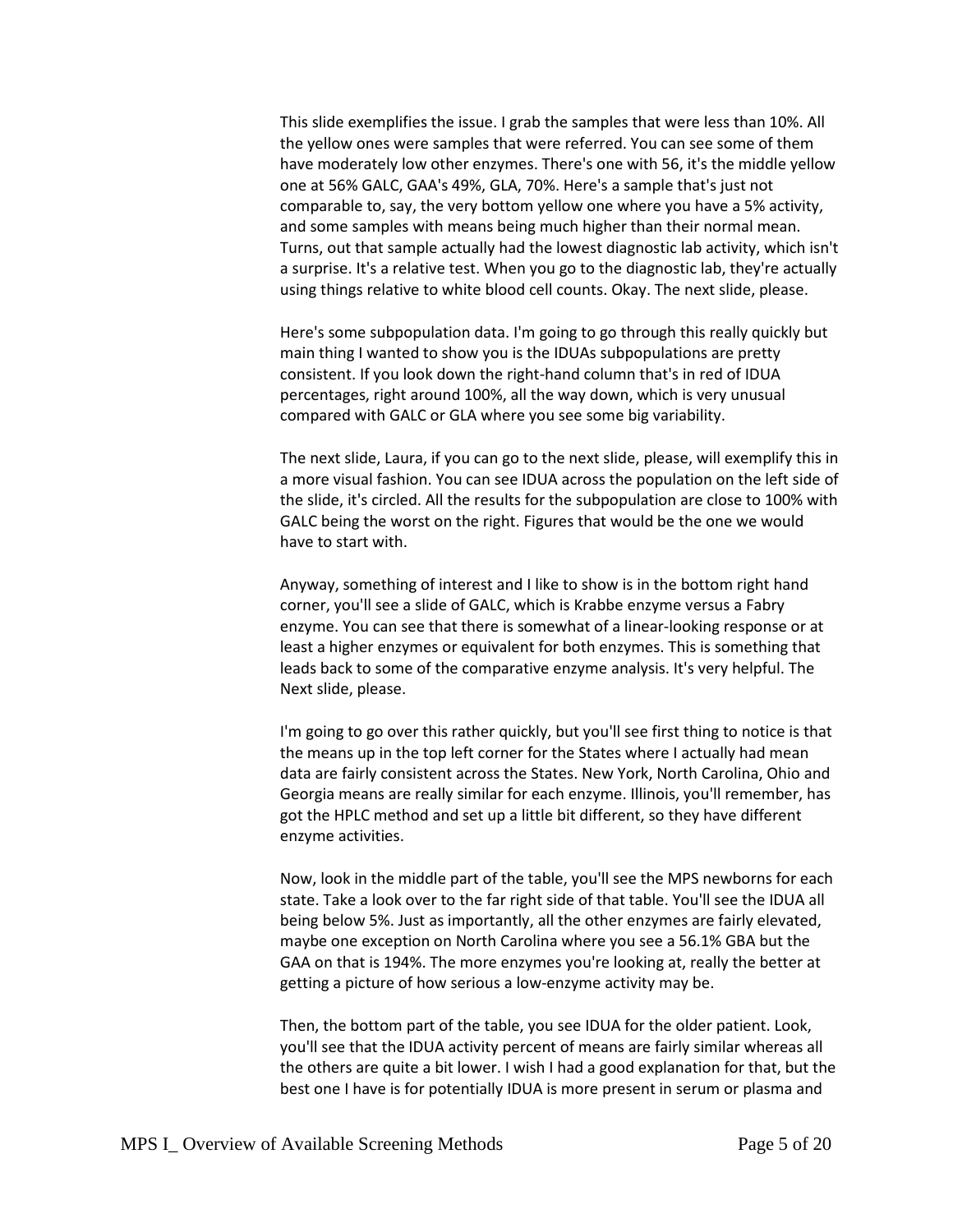not just in white cells but that's just a guess off the top of my head. The Next slide, please.

Here's the summary. The next two slides summarize everything that I've pointed out in the prior slides. Roughly incident of one in 173,000, that's for the severe form. We have the non-severe case, or is to be determined but attenuated MPS I case, there's one of those.

Now, one of the interesting points is how we don't really have a lot of data to go by. It turned out that attenuated case activity was fairly low. It's hard to say, but you go to the diagnostic laboratory testing attenuated cases do have elevated residual activity as compared to the more severe forms of the Hurler form of IDUA-I.

Some other things that I pointed out. True positives have low IDUA and the other enzymes generally going to appear normal. The false positives, you'll see IDUA being low but other enzymes are generally below normal. The emphasis being I think if you want to avoid false positives running with more enzymes is really important. Okay. Next slide.

More summary. With premature infants. We see IDUA, even though in the data that I showed, you don't see IDUA being overall low in premature. In fact, it's actually slightly above normal. We do see those samples and maybe it's a sample quality issue where IDUA can be low. It seems to be a false positive because repeats come up to be more normal levels. Where it gets tricky is trying to compare that enzyme against, say, GALC or GLA. If you were to look back at the slide, I show multiple enzymes and how they're affected by premature babies. Both GALC and GLA can be two to three or four times higher than the normal mean that you'd see on the full population. You have to take that into account. I think one of the reasons why I think CLIR can be helpful is it takes all this subjective data and can make it more objective. Enzyme activities do track together. I'm pretty sure that's result of just leukocyte count variability.

We did see second tier DNA testing that would eliminate many false positives. If we were doing second tier in our lab, five of seven samples that we actually have results on would have been not referred because they were polymorphisms only.

In New York, we do plan on doing multiplex LSD testing, 6-plex enzymes for any time we have low IDUA to identify quality issues. We're thinking of using it in conjunction with border-line cutoffs. I think looking at percents and comparing to other enzymes can really help you quantify or the quality of your positive controls as well. If you've got a positive control and you look at all the enzymes, it'll help you get a better feel for how IDUA is relative to those as well.

Use caution with premature population if you're comparing with other enzymes. I think the IDUA is not so tough but as far as comparing other enzymes, it can be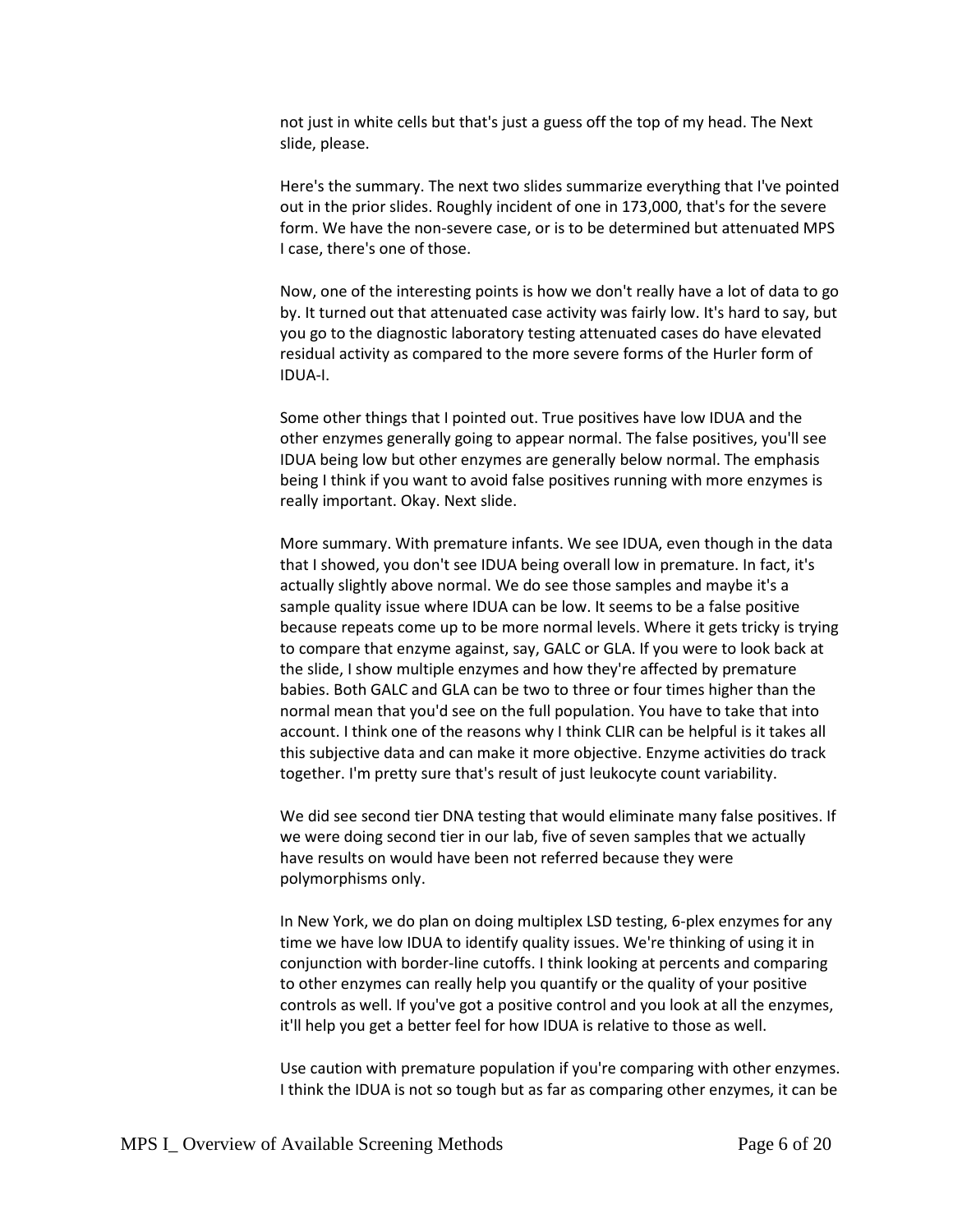tricky. Our plan is to use CLIR and keep cutoffs as a backup internal system at least initially as we gain experience with CLIR. The last slide will show … The second to last slide. I'm sorry. If you go to the next slide, Laura. This is what I believe will be our original or algorithm once we start going live screening. I believe we'll lower our cutoffs because our 15% is obviously quite high compared with where the true positives are. Where we'll set that inevitably will depend on how things go and maybe as we see more data from other states but we will have a second tier DNA test. We do plan to use CLIR in both the analysis of our first set of samples going through as well as after we run 6-plex, which is what we're piloting now with both Pompe and Krabbe. I'll more information in the future. The last slide is on my acknowledgements. Thank you for your attention. I did steal some information from Sarah and all the states people listed here. In the interest of time, I won't name them all but I appreciate all the information I got from them to put together summary slides. Thank you very much. Hari Patel: Next up is Patrick Hopkins talking on digital microfluidics. Patrick Hopkins is a Newborn Screening Project Specialist at the Missouri State Public Health Lab. He was previously involved in the Missouri Newborn Screening Program for over 27 years and served as a chief from 2009 upon his retirement earlier this year. He currently serves on the APHL Newborn Screening Genetics in Public Health Committee and was a past chair of this Committee and the past chair of the APHL Newborn Screening Quality Assurance/Quality Control Subcommittee. Patrick has worked on three Clinical Laboratory Standards Institute document development committees. With that, I'll turn over the presentation to Patrick. Patrick Hopkins: Thank you, Doctor Patel. I'm going to talk about the Digital Microfluidic Fluorometric or the DMF method, which we have used here in Missouri for over four and a half years. MPS I is included in the 4-plex screening assay that we conduct. Next slide, please. This is our implementation plan, which was very successful so I wanted to include it here. You can see that deciding on the screening method is among the first things that you need to do and as a very important step in the implementation process but isn't it nice, though, that we have more than one choice for methods to screen for LSDs. That's not always the case in newborn screening. Next slide, please. Just some quick facts on the DMF method. It is an FDA-cleared screening system and it has available, it's proven to be successful in a newborn screening system. There's no building modifications that were required. All we had to do was buy an minus 80 freezer to allow the rapid implementation and startup time, which can be very valuable. It's easy to use and cross train, virtually no maintenance and no instrument breakdown. The only thing really resembling maintenance is we wipe off the cartridge deck of the platform with alcohol and blow it off with

canned air before we start testing each day. I've only had two platforms that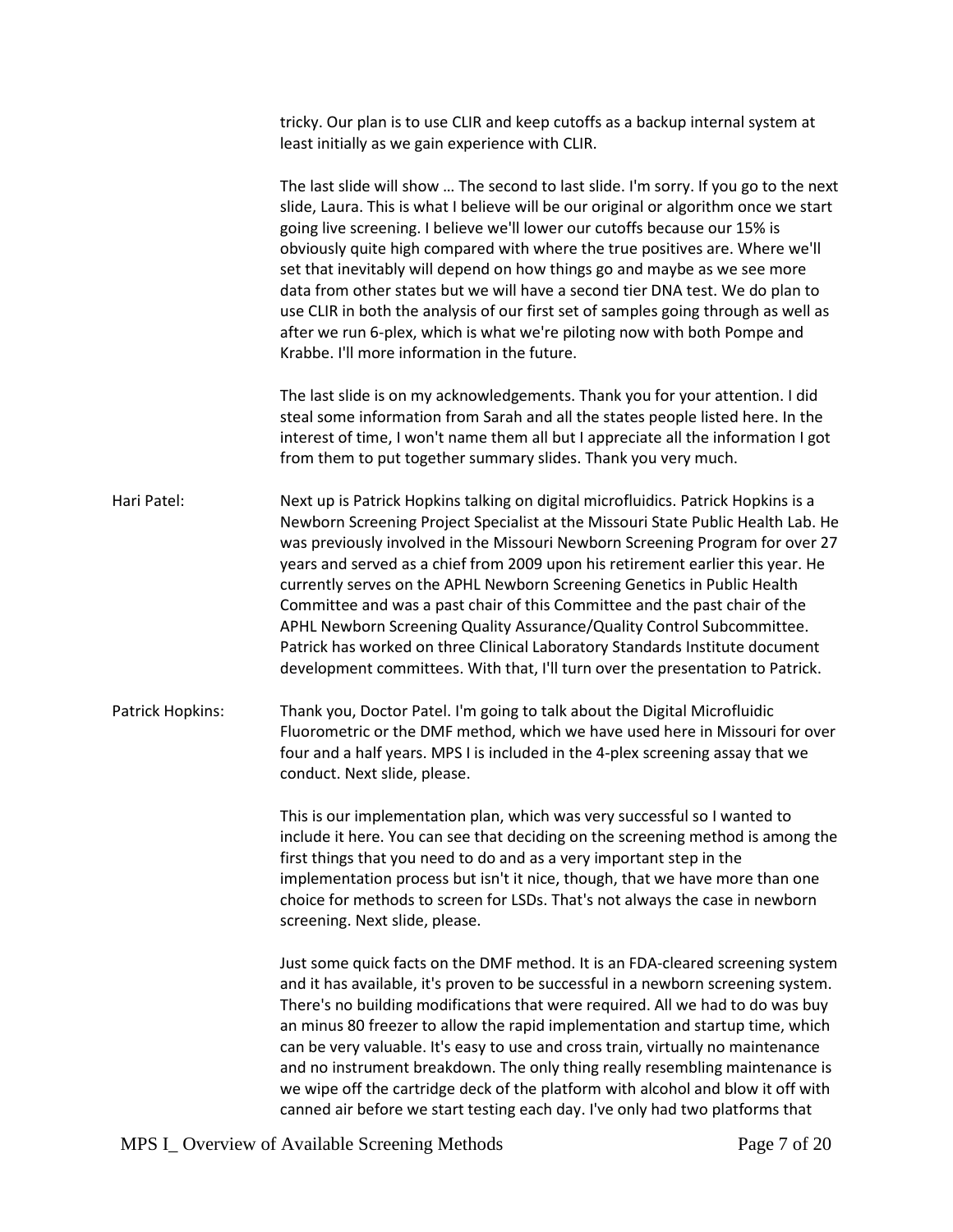were temporarily down in four and a half years so they virtually never break down. No noise for the instruments. We can appreciate that as we get more and more noisy instruments in the newborn screening laboratory. All results are available in four hours from sample punching. This is really nice because it helps us stay caught up and enhance the timeliness of screenings. Next slide, please.

You've probably all seen this picture before of our platforms. We have two workstations. In Missouri there are eight platforms. We can easily conduct two full runs a day on all eight platforms but typically only need to do a morning run. We have plenty of room on this sidewall bench to spread out these platforms but in the next slide, this is Michigan's DMF setup. I really like how they've utilized these modular benches and have everything so compact. They're also using eight platforms. Next slide, please. This shows just another angle and how they fit four onto one workstation onto a bench along with a few other little things that they need to perform the assay. Next slide, please.

This is the 4-plex LSD kit component that includes the substrates, calibrators, controls, the extraction buffer, filler fluid, the positive controls, the drugless spot controlling cartridges. Missouri utilizes a reagent rental contract for this. Next slide, please.

The workflow for the LSD testing starts with punching, like everything else, about 15 minutes per 96 well plate. We extract the samples for 30 minutes. Then, we begin loading the samples and the reagents into the cartridge and start the test. The run time is about two hours and 45 minutes after that point. Next slide, please.

Each cartridge has its own calibration. This calibration very rarely fails but if they do, you can start another cartridge. You don't have to re-punch the 38 samples involved. You can just go back to the original sample extract and re-plate that one cartridge over again. The calibrations are the first thing the software runs in the assay. You can watch for that to come off and be assured that everything's good to go. Next slide, please.

These are quality control monitors for the run. There's two low and two medium controls are run on each cartridge. The low controls are in the effected range and the medium controls are more in the borderline or low normal ranges. Next slide, please.

These are the biochemical reactions taking place in the assay. MPS I is a substrate of 4MU labeled alpha-L-iduronidase and then the enzyme in the dried blood spot cleans off of the 4MU component, which fluoresces. Low florescence means low enzyme activity. Each enzyme reaction is able to take place in an optimum pH due to the spatial multiplexing that DMF provides. DMF keeps them compartmentalized is the word I'd like to use. This promotes optimum sensitivity for each enzyme individually. Next slide, please.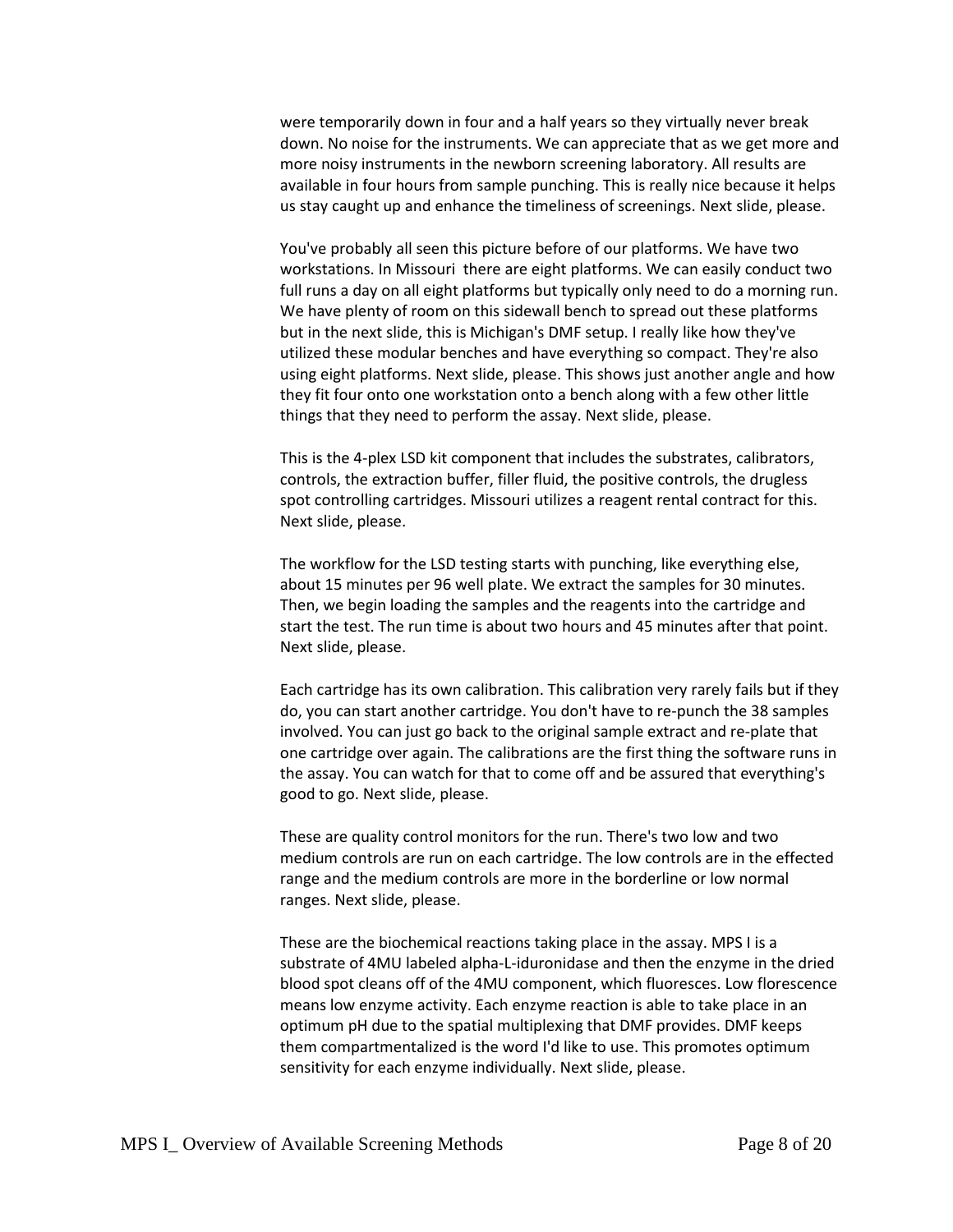This is a typical result screen on the software showing a couple flags here. We have three cutoffs on this software. The provisional cutoff, which is yellow, is the highest cutoff, which sets us above what our actual final borderline cutoff is going to be. The high-risk cutoff for the red is the referral cutoff. Then, we have an elevated high cutoff to flag elevated outliers that need to be retested.

In Missouri, we use semi-fixed cutoffs. By this, I mean, we do have some seasonal adjustments that we make and occasional reagent lot adjustments are made. We monitor the patient mean, the number of flags we get, et cetera, like we do with all of our cutoffs in the laboratory and other enzymes. We do have age-related cutoffs because for three of these disorders, the enzymes drops as the baby ages. Ironically, that's not what we find with MPS I. That seems to stay the same so MPS I is the one that doesn't have age-related cutoffs. I'm not sure anybody knows why those don't drop. Next slide, please.

Then, after we look at the results, we do risk assessment, which includes looking at the whole picture like we do with a lot of things we screen for newborn screening. It's the baby in the NICU. We've had previous specimens on the baby, the age of the baby at collection, have they been transfused, the transit time and if the other LSDs are low. All these put together, we decide if we're going to call it high risk, which goes for diagnostic follow-up, or borderline, which requires a repeat or second screen, or inconclusive, which has a different comment because the other LSDs are low. That also requires a repeat or second screen.

This is where the CLIR tool will become helpful but as Dr. Orsini said, Dr. Rinaldo's going to be talking about this shortly. Also, a second tier test can provide additional information in this risk assessment. Next slide, please.

These are our four-year totals of screening about 308,000 births. I have included even Krabbe here, just so you can see how MPS I relates to everything, of the other LSDs that we screen for. MPS I has the second-lowest incidents next to Krabbe, applying a second tier DNA test would help sort out the pseudodeficiencies but depending on where your cutoff is, you may end up finding more carriers and variance of unknown significance as what you see with Krabbe, we find a lot of carriers with Krabbe. That one, we do have a second tier DNA test for Krabbe for the 30-kb mutation.

I guess what I'm trying to say is you don't have to have a second tier test in place to get started. We've gone four and a half years without it but we may down the road add second tier DNA testing for MPS I and Pompe to help sort out pseudo deficiencies. Next slide, please.

I just wanted to briefly mention some striking similarities between IEF and DMF. They both have a unique and effective technologies. They have a manual sample plating component, yet can maintain high throughput. They both utilize multiple platforms for daily testing so they have built in redundancy of instruments. They both take about four hours. They both multiplex several disorders from one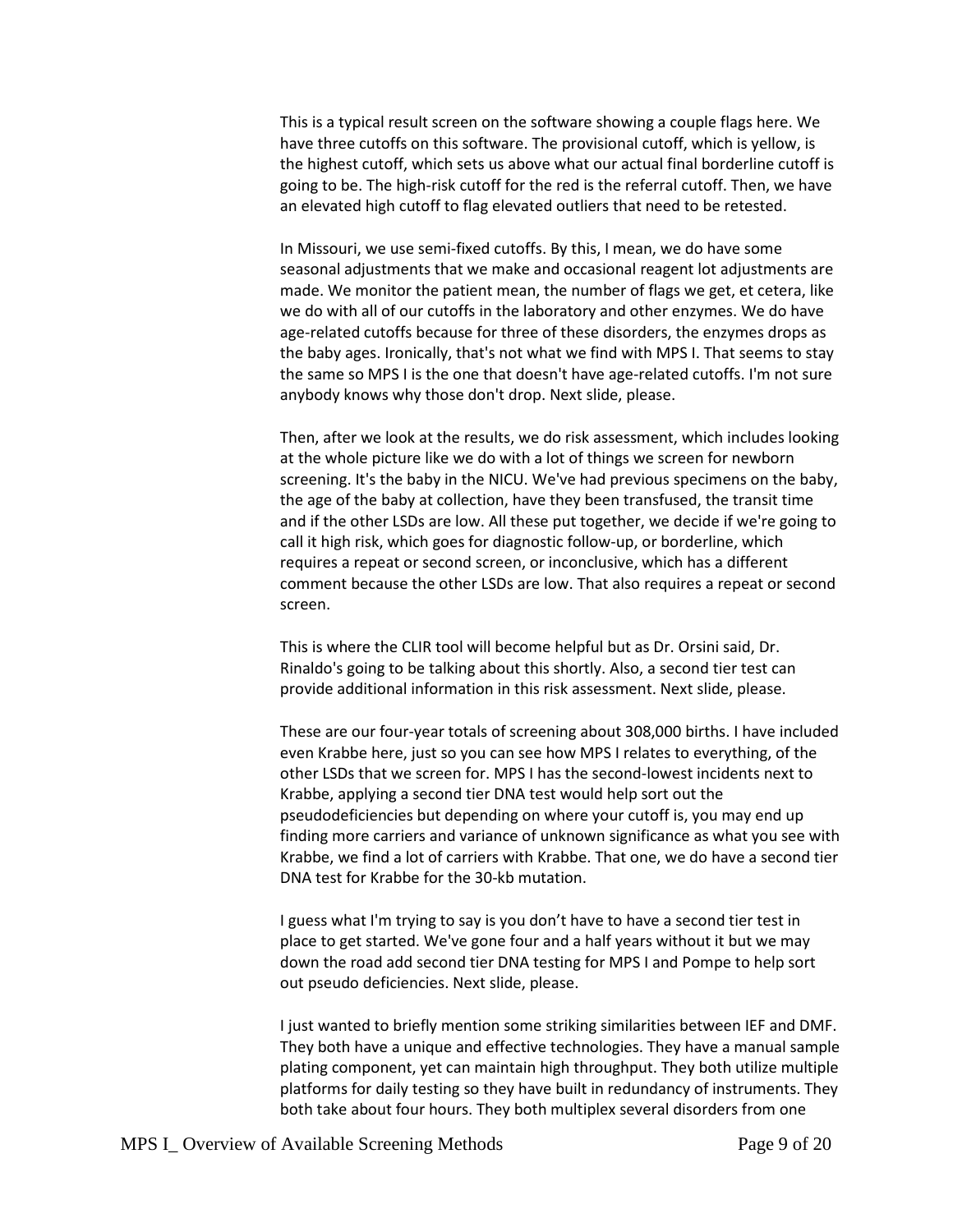|              | sample punch. They both detect some mild or unknown variance. I know how a<br>lot of states still use IEF, even large volume states. I just wanted to put that in<br>there to make sure that you knew this is a high-throughput method.                                                                                                                                                                                                                                                                                                                                                                                      |
|--------------|------------------------------------------------------------------------------------------------------------------------------------------------------------------------------------------------------------------------------------------------------------------------------------------------------------------------------------------------------------------------------------------------------------------------------------------------------------------------------------------------------------------------------------------------------------------------------------------------------------------------------|
|              | Finally, I got permission from Claudia Nash in Illinois to clarify something Illinois<br>noted in the last week's webinar in that they discontinued DMF because it was<br>not a high throughput but they were actually trying out a 12-sample prototype<br>at the time and couldn't wait any longer for the high throughput cartridge to<br>come out. They made the decision to switch to mass spec at that time. Next<br>slide.                                                                                                                                                                                             |
|              | I'd just like to thank Tracy Klug, who is our pioneer woman here in Missouri that<br>pioneered the LSD section. She managed that section and Lacey Vermette, the<br>senior scientist that works with her in the LSD section and all of the LSD<br>screening team and Dr. Sharmini Rogers, Julie Raburn and Jami Kiesling and the<br>Missouri newborn screen follow up team and our Missouri LSD task force and<br>our contact, Tracy. My content, email, and phone numbers are up there if you<br>need to give us a call to ask us any questions or anything like that. Thanks for<br>your time.                             |
| Harry Patel: | Okay. Next, we'll have a presentation on releasing false positives using the CLIR<br>and second tier method by Dr. Rinaldo. Dr. Piero Rinaldo currently serves as co-<br>director of the Biochemical Genetics Laboratory and Vice Chair of Information<br>Management at Department of Laboratory Medicine and Pathology at Mayo<br>Clinic in Rochester, Minnesota. He's the recipient of the 2013 Robert Guthrie<br>Award by the International Society for Neonatal Screening and also of the 2015<br>March of Dimes Colonel Harland Sanders Lifetime Achievement Award in<br>Genetics. With that, over to you, Dr. Rinaldo. |
| Laura:       | Dr. Rinaldo, please press star seven to unmute yourself. Dr. Rinaldo, please<br>press star seven to unmute yourself. Okay. We're going to go ahead and<br>continue with the presentation from the CDC.                                                                                                                                                                                                                                                                                                                                                                                                                       |
| Harry Patel: | Okay. Thanks, Laura. The next up will be a CDC quality assurance materials by<br>Dr. Francis Lee and Dr. Robert Vogt. Dr. Francis Lee is a member of the Newborn<br>Screening Translation Research Initiative and Newborn Screening and Molecular<br>Biology Branch for the CDC. He's also a professor of pediatrics at Emory<br>University. Dr. Lee's subject matter expert for newborn screening in [inaudible<br>$00:38:05$ ].                                                                                                                                                                                            |
|              | Dr. Vogt is a laboratory chief in the CDC newborn screening and molecular<br>biology branch and serves as primary investigator for the Newborn Screening<br>Translation Research Initiative and ongoing collaborative partner with the CDC<br>foundation. His laboratory interests focus on measuring cellular and molecular<br>biomarkers. Since 1999, his public health interests have focused on transitional<br>biomedical research findings and the newborn screening and other public health<br>publications. With that, I'll turn it over to CDC.                                                                     |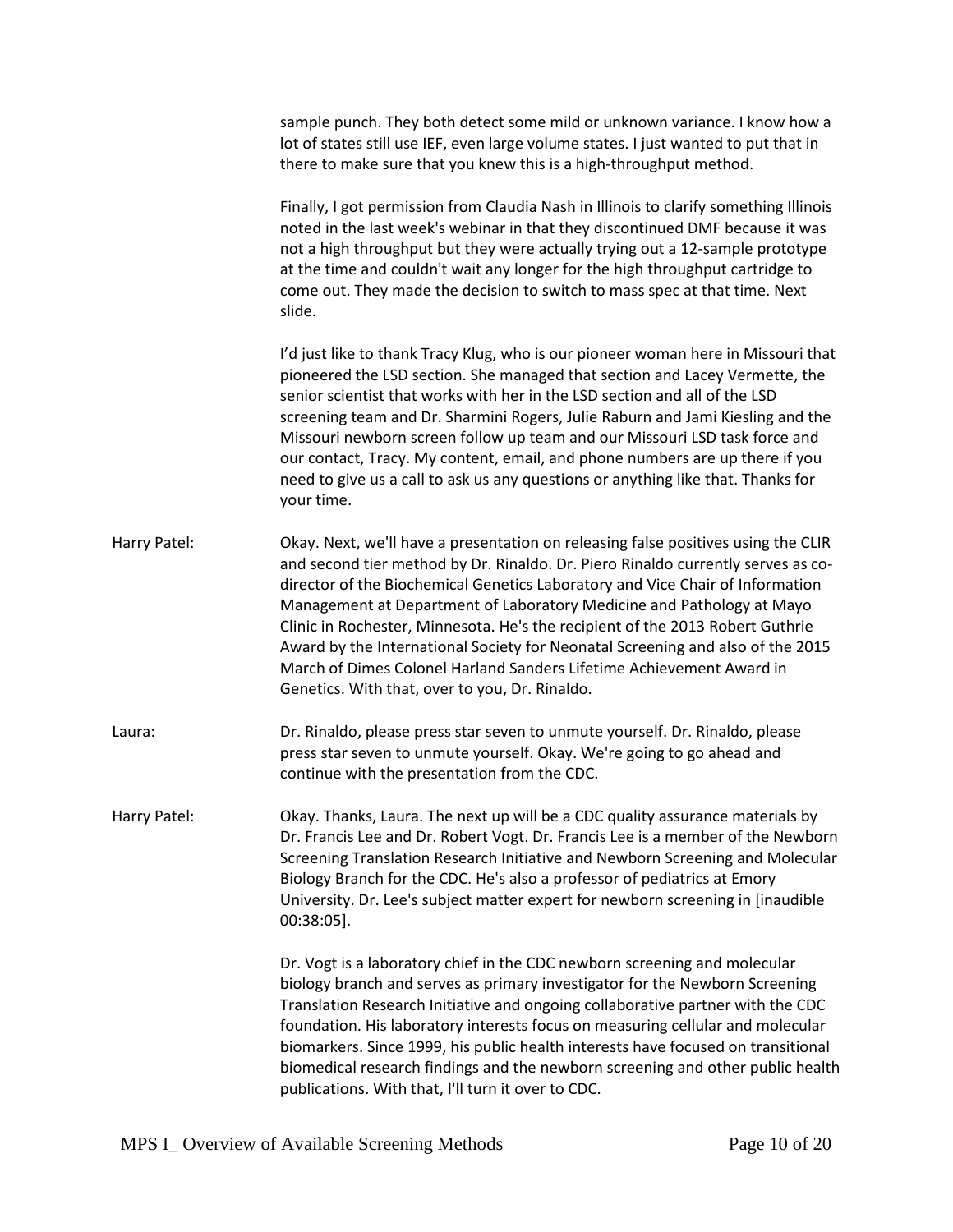Dr. Robert Vogt: Great. Thank you all. This is Bob Vogt. I'm here in the room with my colleagues. Francis is right next to me, Paul [00:38:51], who does our DMF assays and Chris Haynes, who has taken over the mass spec assay and Gorliz Yazdanpanah who has done any number of wonderful things for us here and has been working on the LSD for the last couple of years. Next slide, please.

> A couple disclosures. I'm a federal employee and do not receive any outside funding. We have received outside funding for the last 10 years through the CDC Foundation, which is the NSTRI. At this time, we have Gorliz as the one supporter to employ from those funds. They have been donated by Biogen and Genzyme over the last 3 to 10 years. Next slide, please.

I want to run through a quick history of our support for LSD and particularly to make sure that people know who to contact now and who is no longer involved so that they won't try to reach out to the wrong person. Many of you all knew Victor De Jesus and certainly Hui Zhou. Both of them are still in our division but are not in the newborn screening branch. We miss them but they're doing well in their different laboratories. Since these changes now, the crew that is working here on support for LSD includes Paul, as I mentioned, doing our DMF assays and Gorliz and Chris, who has taken of the MS assays. Any questions regarding MS assays on a technical level certainly, you can go directly to Chris and anything regarding program level, you can track with any of us. Sophie Winchester is a young pre-doc who's an outstanding young lady. She's been instrumental in our cell culture development activities. Francis and I try to keep things in some kind of forward trajectory. Next slide, please.

I won't go through this history in detail. I will just point out that we began this a long time ago with the support from Genzyme beginning in 2005. Our first job we felt was to create the CDC reference assay. We did take the Gelb assay, which had been refined at Genzyme for higher throughput and ease of operation. Those were, for many years, the CDC reference method for looking at all the materials that we made as QC items for newborn screening. Then, we began making those reference materials. About that same time, then we began distributing the reagents for those assays, which I now called the legacy MS/MS assays. Those reagents are now exhausted except for a few archival bottles we keep around here. That program closed last year. We appreciate all the programs that participated in that and helped generate the activity that lead to the current newborn screening activities that are going on routinely now.

We did and continue to provide training and consultation to newborn screening laboratories. More recently, we've looked at developing not just analytical QC materials that would reflect all enzyme activities but condition-specific materials that could be used for proficiency testing and play began that project and did very well with it. I'll show you some data, she has presented data at APHL meetings. We'll just summarize that here particularly with respect to MPS I. Several years ago, we began incorporating the DMF platform. Chris has been working on the newer configuration mass spec assays. Most recently, we've assimilated with NSQAP and now all of the administrative things that we do go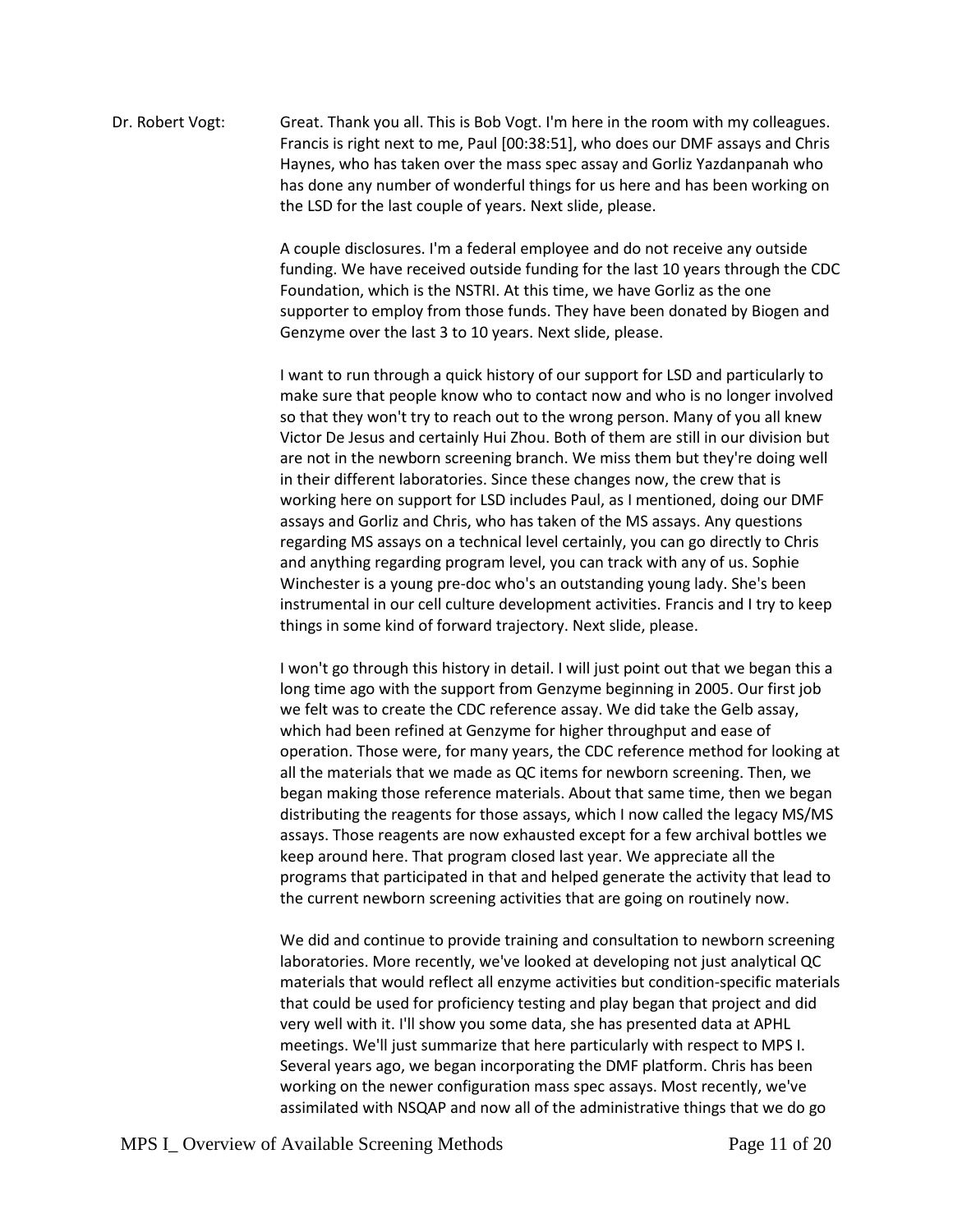through NSQAP. That's made things much more routinely operational. Next slide, please.

The way we make the QC pool production was originally actually suggested by Joan Keutzer at Genzyme. She and Victor worked this out. We get cord bloods from the North Carolina Cord Blood Bank, pool them. That's our 100% adjusted hematocrit, that's our QC high, our 100% cord blood. I'll mention that the cord bloods we get are excluded units and the usual basis for exclusion is low white count. Actually, our leukocyte count in our 100% QC is about the median range for newborns overall. We then use a base pool that is made from double depleted adult blood, so it contains little, if any, leukocyte content. That is the background material. Then, we admix that 50/50 and 5/95 to make our QC medium and QC low, respectively. This has been published and presented several many times. Next slide, please.

This is data from way looking at the QC material that was the lot before this one. I think we've made four batches of material over the time frame. This material was used through 2015 and 2016, I think. As you can see, in our storage conditions, in the freezer with desiccant, the enzyme activity remains stable over a four-year period. Next slide, please.

The way that we are handling QC materials now through NSQAP is different than it used to be. It used to be that you would call Victor or [00:44:34] or Gorliz and talk it out and work out a deal. Now, it's a special deal for some people. Now, it's all done through the NSQAP portal and data management team. They do a wonderful job with this. The QC materials, Francis is making things about money under the table but there is no such thing. There are two distributions each year. One in January and one in July with the other QC material. Because of the high volume and demand on the NSQAP, it's not become necessary to really orchestrate this. Joanne and her crew have done a wonderful job of that. We're assimilating completely into that program and following their lead and trying to help with it.

The default request will get you two cards of 15 DBS for each of the four levels that I've described a moment ago. You do need to request this through the NSQAP website. I think most of you all know how to do this. All requests are reviewed and subject to NSQAP approval, which is … If there a special request, then we do want to take a look at that. Importantly, the NSQAP data folks need to receive these requests two months before the ship date. That would mean around the first of November and then around the first of May, we need to know if you want QC materials for LSD and other newborn screening assays. Next slide, please.

This is the website. I think most of you all know this much better than I do. I couldn't find where you downloaded the participation form, so when I found it, I put a big red arrow there. You won't see the red arrow when you go to the website. You have to find it yourself. Next slide, please.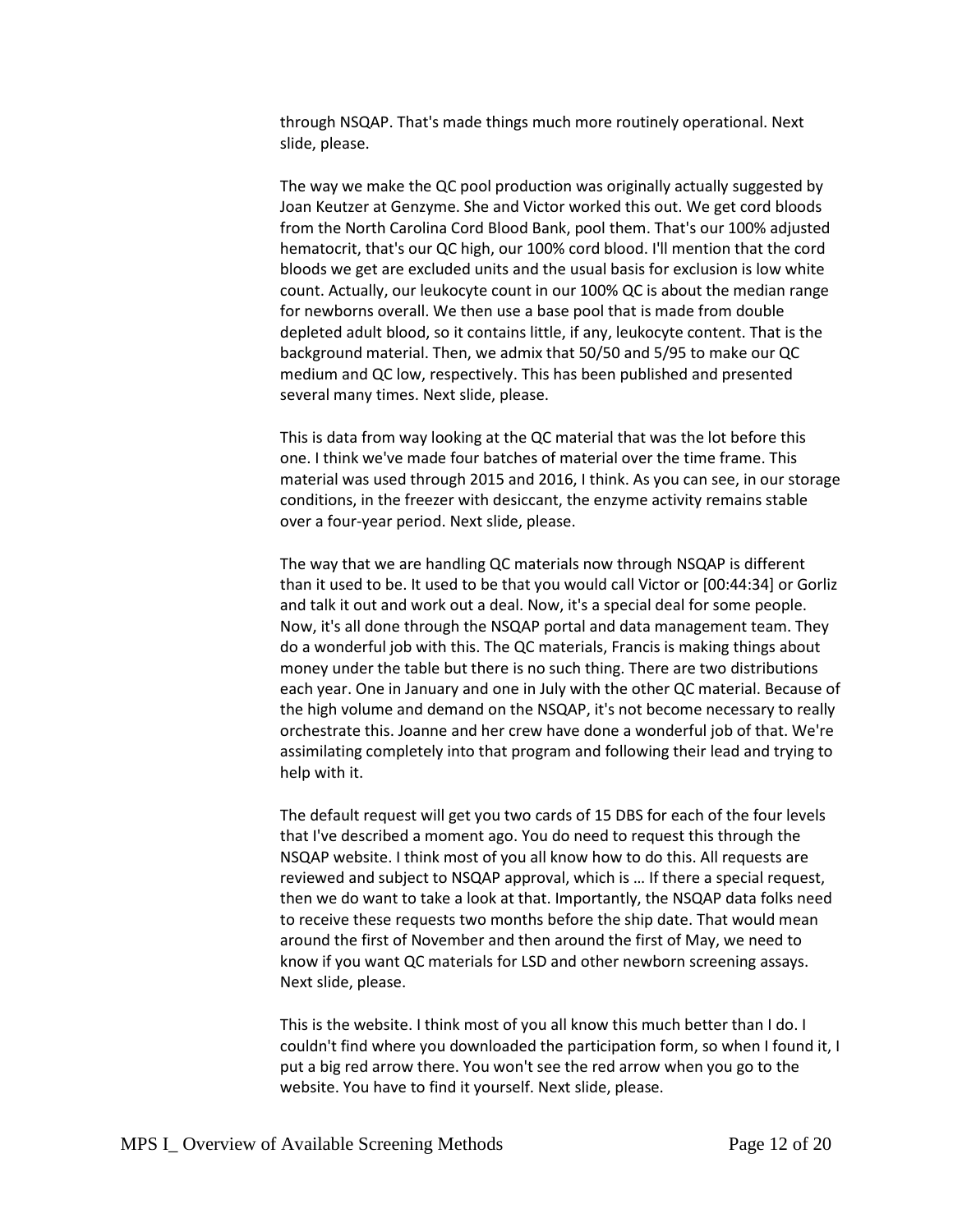We have also, as I mentioned, developed condition-specific material using the EBV-transformed leukocytes from patients with specific LSD. They are made by admixing those cells into the base pool material that I described earlier. We've got a wonderful inter-laboratory evaluation of these materials. The manuscript describing that has been on my desk or in my computer for far too long. It has not yet been published. That's entirely my fault. This was [way's 00:46:58] work and it's terrific work. We want to get that into publication this year. I think that will happen. Next slide, please.

Within our laboratory using the legacy MS assays, this is what those materials look like. The normal control DBS, this is the medial activity, I believe.

Yes, I will wrap up in the next few minutes.

The Krabbe-specific and Pompe-specific and MPS-specific materials show their respective deficiencies. Next slide, please.

This further reveals the results for the IDUA enzyme. As you can see, the MPS I affected material is deficient by all four assays. The two legacy assays run on two different mass specs. The two are MS assay from Perkin Elmer and the digital microfluidics. Next slide, please.

To summarize the results that we've seen for MPS I, in the six send outs that we've conducted and NSQAP has conducted, we've looked at 162 negative results from 162 negative specimens submitted by newborn screening labs with a 2.5% false positive rate and 39 samples that were MPS I deficient by our standards. We have gotten complete agreement in all the results that have been returned to us on those materials. We think these are valid materials at least for analytic proficiency testing for enzyme deficiencies. Next slide, please.

This shows the MPS I in comparison with Pompe and Krabbe, which we have been distributing for a longer period of time. I won't go into any detail over this slide except to say that it does seem the select deficiencies are properly identified 98% of the time or greater. Next slide, please.

I want to thank, of course, the data management team. I think you all know these folks. They're in another building. You probably know them better than I do. Kizzy is actually right next door to me, so I know Kizzy really well, Kizzy and LoNeka. These folks do a wonderful job. We're very grateful to have their participation in what we're doing here. The next slide is thanks for your attention. This is Francis' selection of the baby on the slide. I just noticed that the baby exemplifies the degree of tension I expect that we should get. Thank you all very much.

Laura Russell: Okay. Now, we will hear from Dr. Rinaldo.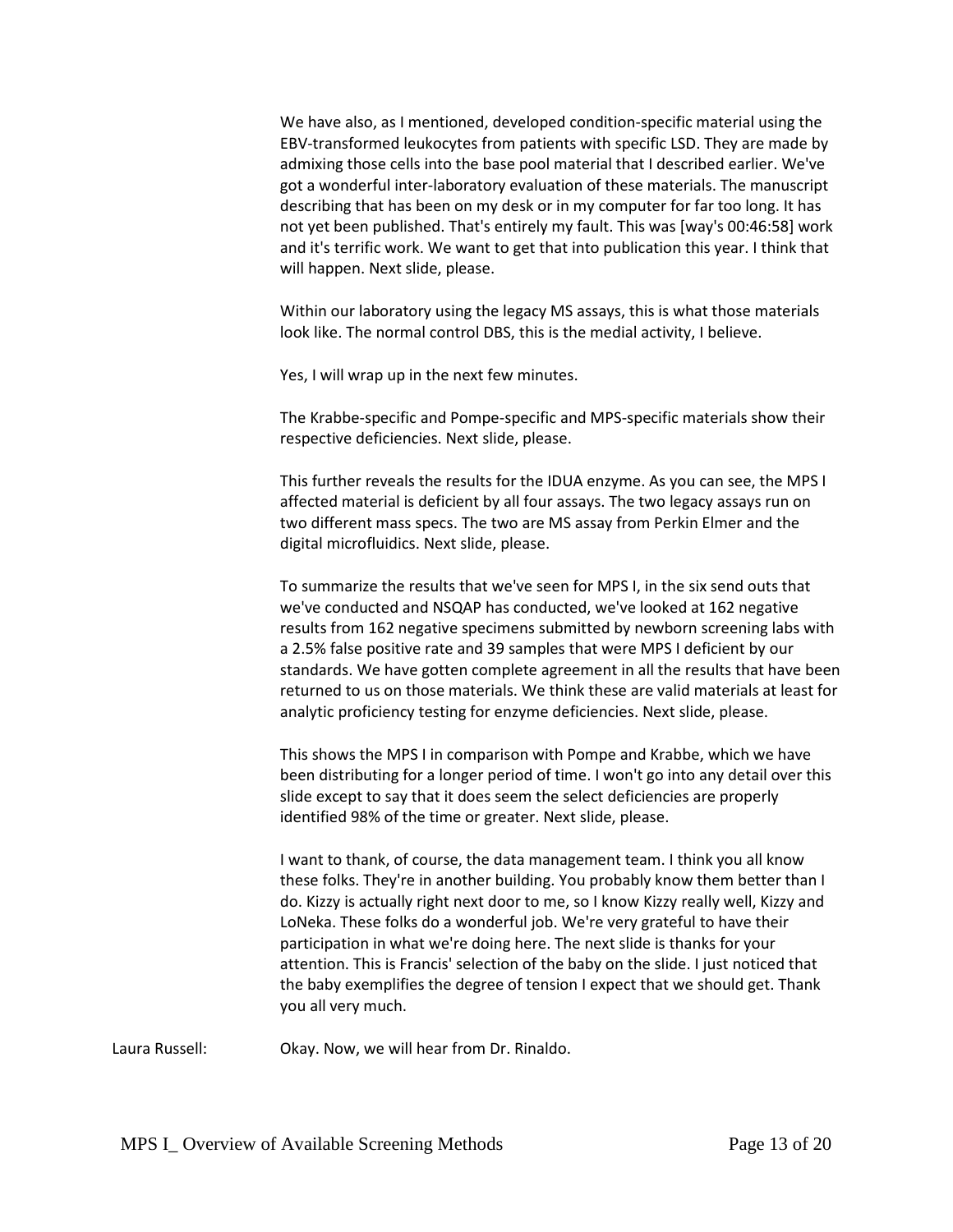## Piero Rinaldo: This is an outline I've tried for the sake of time. I'm going to touch on four points. I will give a very brief overview of CLIR. Then, I'll show a practical example of data processing and uploading and then, show you the specific work flow for MPS I, and then talk about the second tier test. Next slide.

Quickly, CLIR is the software that has been behind the scene for the entire Region 4 Stork or R4S. It's one we developed in 2004 for basically a quality improvement of newborn screening by tandem mass spectrometry. In the end, those things of all we decide to change basically the whole thing to the name of the software. CLIR is a multivariate pattern recognition software and an interactive web tool that allow you to really process data from multiple site. We were funded by [inaudible 00:51:14] on 2004 to 2012. Since 2012, we rely entirely on this institutional funding. CLIR has been approved by my institution as an official product of Mayo Clinic. That's why you see the three shields on that. Then, you see the URL. Next slide, please.

This is my elevator pitch about what CLIR does. It does a lot. It's a fairly ambitious but I can just read it to you. We want to replace conventional reference ranges with continuous covariate adjusted percentiles. We want to replace, indeed, we want to eliminate analyte cutoff values and instead rely on what we call conditional-specifics degree of overlap between reference and disease range. We want to enhance the clinical utility to individual markers. We do that by calculating automatically every possible permutation or ratios so if I measure two things, I have also a ratio of them.

Finally, want to replace the sequential algorithms like you have seen some examples earlier in Joe Orsini presentation. I call them the end. You do this and then you do this and then you do that. We consider the CLIR tool parallel algorithms, so when we use the concept of or. Next slide.

This is actually the reference ranges for IDUA activity adjusted both simultaneously for age and birth weight. Patrick was making some comments about the stability of IDUA. To some extent, we see that but now very early in life, you can see on the left side that the peripheral percentiles, the 99 and the first percentile showed quite a dramatic variation based on age and also birth weight. Next one. Next slide, please.

In our lab, everything from the mass spec is converted to a CSV file. In other word, any software can do it. Basically we use team review but could be specimen date or whatever used by waters. The data are converted into a comma separated value file. This is just an example of a directory we have in our servers. You go next slide.

If I open that particular file, you see I'm just showing the beginning of the end. This is file with 85 cases. We have an identifier. There are no PHIs or health information. Here, it shows the age. The age should be as granular as possible, not all 24 or 48 or 72. The birth weight, the gestational weight, these are data from Kentucky and Kentucky only provide us for less than 37, a range of one,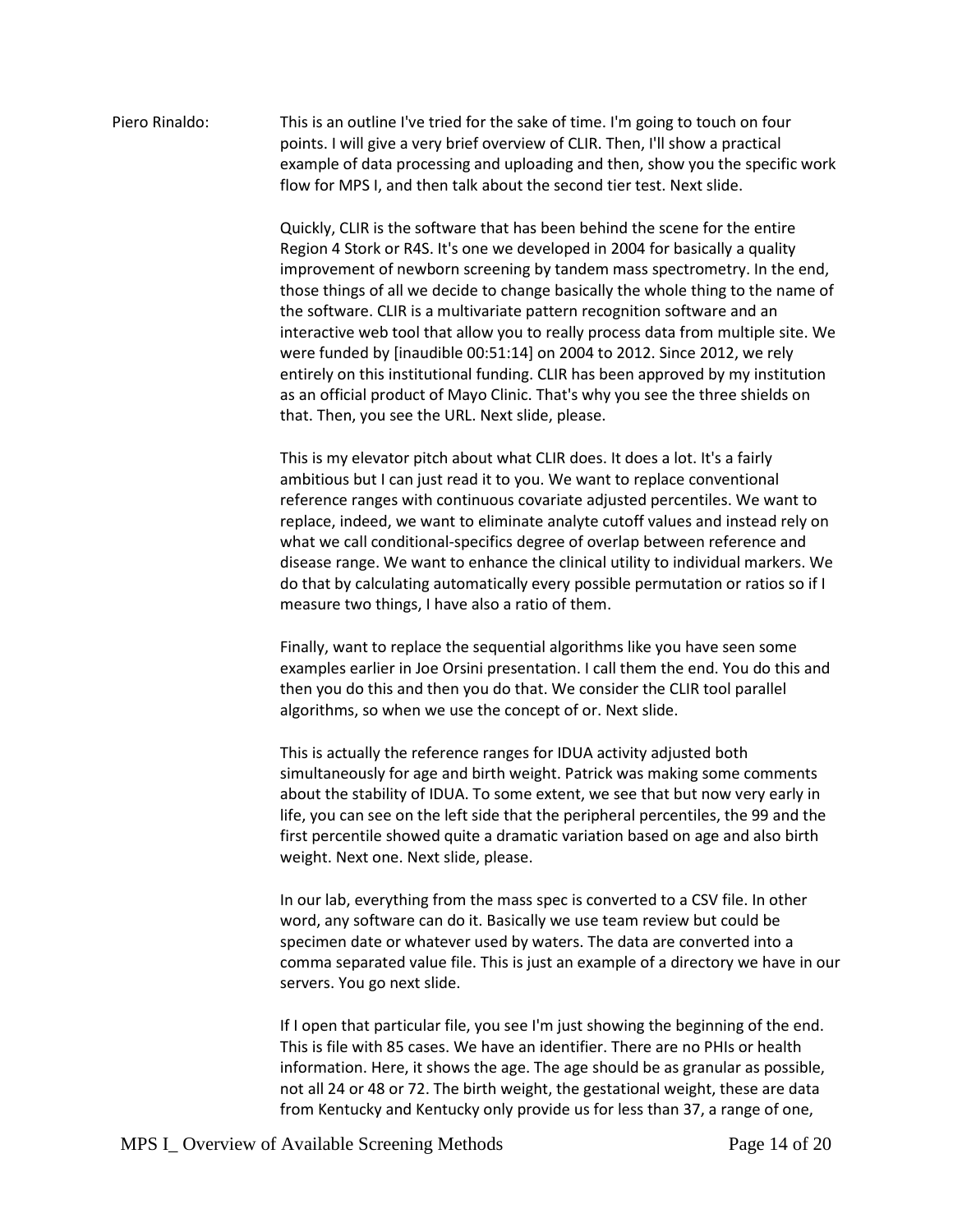two weeks and anybody with a terms 37 not ideal but that's what thy can do. The gender and the six results. Here, right you see the long code. The long code is what is used to map the results of that particular analyte. Next slide.

In CLIR, we have post analytical tools. What I'm going to show you now is the tool runner. Basically, it's this is the place where you upload the file of unknown, of prospective samples. Then, you see if he gives you any hits. Next slide.

An important thing is that this can be customized at the location level and also at the individual user level. In other word, we can accommodate the system, say, somebody like Kentucky only want Krabbe, Pompe, and MPS I. That's what we provide. Others are sending us samples for all six or maybe five but not [inaudible 00:55:16]. That is very easy as long as they click the boxes and then save that as location configuration, so any user affiliated with that particular site will only run the tools they want to see. This prevents the possibility of risk of unintended findings. Next slide.

Again, if I select a file I show you earlier, it's just through click select. Then, you go to your directory. Next slide.

You can see the file has been uploaded. Then, you run the tools. Next slide.

This is high level workflow that we use for MPS I. This is a comment made earlier by Joe. I found that really a narrow number of markers is not ideal. We found that running the 6-plex actually is a good level of comfort. In other word, we get for every condition, one primary marker, the enzyme activity of [inaudible 00:56:21]. We put it through the tool runner. When we made an inquiry about the single condition, too, which is acidity for MPS I. If the score is zero, means that everything is within the first to 99 percentile but certainly above the first percentile, we call it a negative. That's done.

If any score is greater than zero and this is different than what we do for MS/MS like in RF2, where we add thresholds. Now, we say, "Anything greater than zero, we are on the dual scatter plot. The dual scatter plot is being built, we're actually compare the activity of affected patients versus false positives. False positives are here carriers and patients carrying through the efficiency alleles. If a dual scatter plot is not informative, again, case closed. If it's informative, we escalate and we repeat the analysis, adding more markers. Specifically, we add the [inaudible 00:57:24] that we measure for LD and we also, we perform a second tier test, measuring dermatan and heparan sulfate in that sample. Again, if they are normal, case closed. If we have still an informative result in an abnormal second tier test, that will be reported as screen positive. Next slide.

This is an example of a tool runner when you can see on top if you go to the next slide, there is one formative score. At that point, I go to that tab. If you go on next slide, I'm sorry. This is basically, it's similar to what I show you earlier with just some visual clarification. Basically, we are now a step two. The tool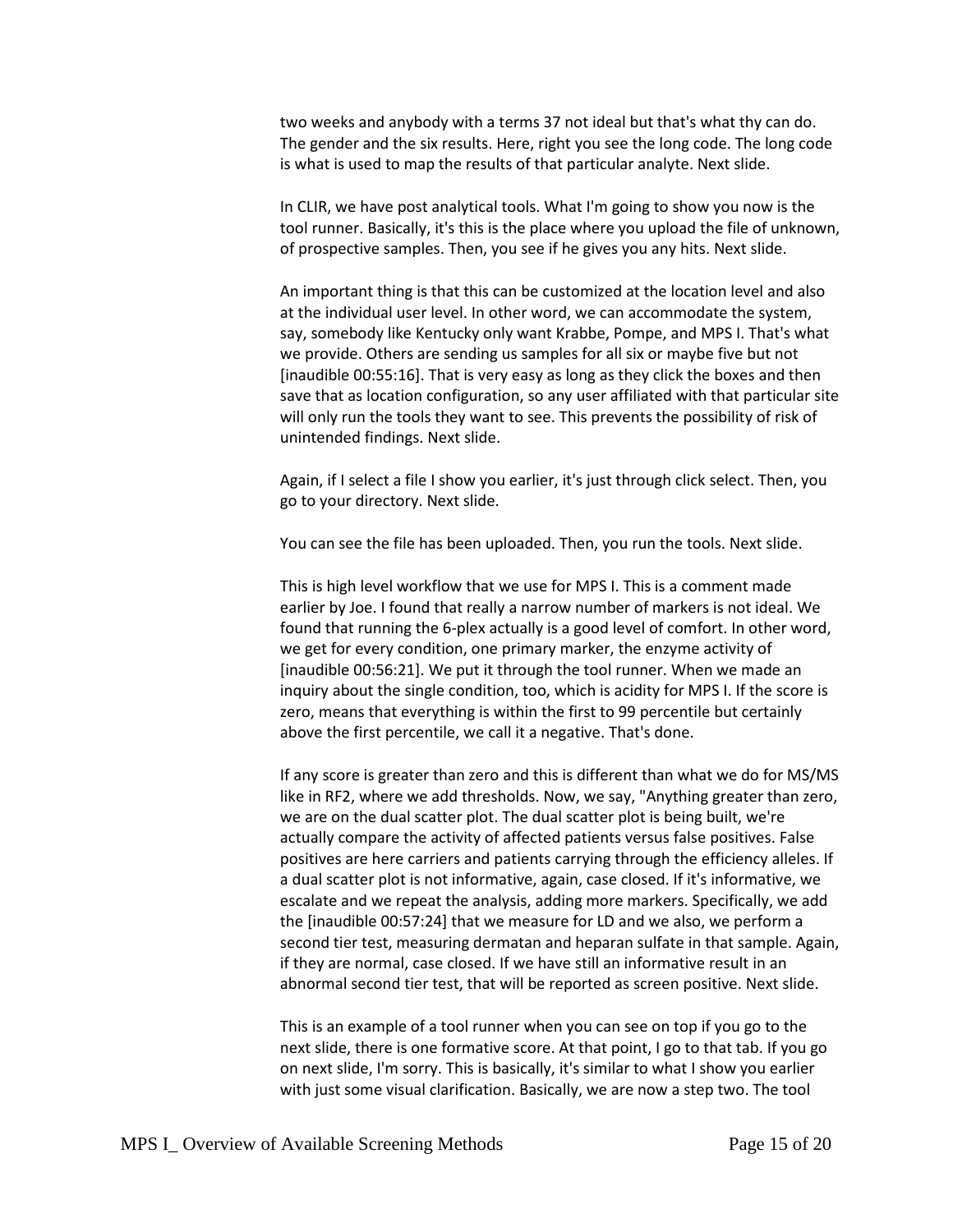runner tells me that there is one case as potentially formative for MPS I. Then, we go and take a look at that particular tool. Next slide.

Here is the two pages we tried to … We call it one sheet of paper so on both side, the area highlighted with the red square is actually also showing greater detail on the bottom right. The important thing here is for one thing, is everything is transparent. There are really no hidden information. It's all base shown in term of the actual values but the most important thing is the one at the bottom of the bottom left. You see in green is the covariate adjusted percentiles in red, the boxes are the actual disease range based on five known patients and the red diamond is a patient.

If you focus on the marker at the far left, IDUA, the point where I think it's important to stress is that all that empty space between the reference ranges have been green and the disease range in red is where cutoffs will fail because you can go lower and lower below the normal population but eventually, that is through the efficiency territory. Next slide.

At that point, we are on the dual scatter plot. In this particular case, we ask a question. Okay. If you have to assign this case to MPS I to a false positive, why'd you put it? Next slide.

This is actually a display of the two complete profile for two positives and for false positives. Again, you can see that they are different. Certainly, the degree of overlap for variations, for false positives is quite significant. That's exactly the pattern we want to take advantage of. Next slide.

This patient actually scores as a possible MPS I. This, for us, is the reason to escalate to very [inaudible 01:00:21]. Next slide.

This is actually, and perhaps for the sake of time, might not want to dwell too much. This is under the hood of how a dual scatter plot. It's comparing the two disease ranges, the true positive and the false positives. The area you see in yellow is where it could be either. Any value in that yellow area for each of these marker would be considered inconclusive but if a value is green, it means that it is up to level that is only seen in affected patients. On the other hand, if you see a value in the kind of pink/red area, that means is a value that is only seen in false positive. These are the information we'll combine together. Next slide.

Next step, we repeat. We do a second tier test. Next. We repeat and, again, it is informative. We'll go and take a look at this tool. Next slide.

You can see in the red box, that's what is new. It's showing you the ratios that we have calculated between IDUA and the [inaudible 01:01:39]. There's no question that this patient is above normal. As you can see on the bottom right,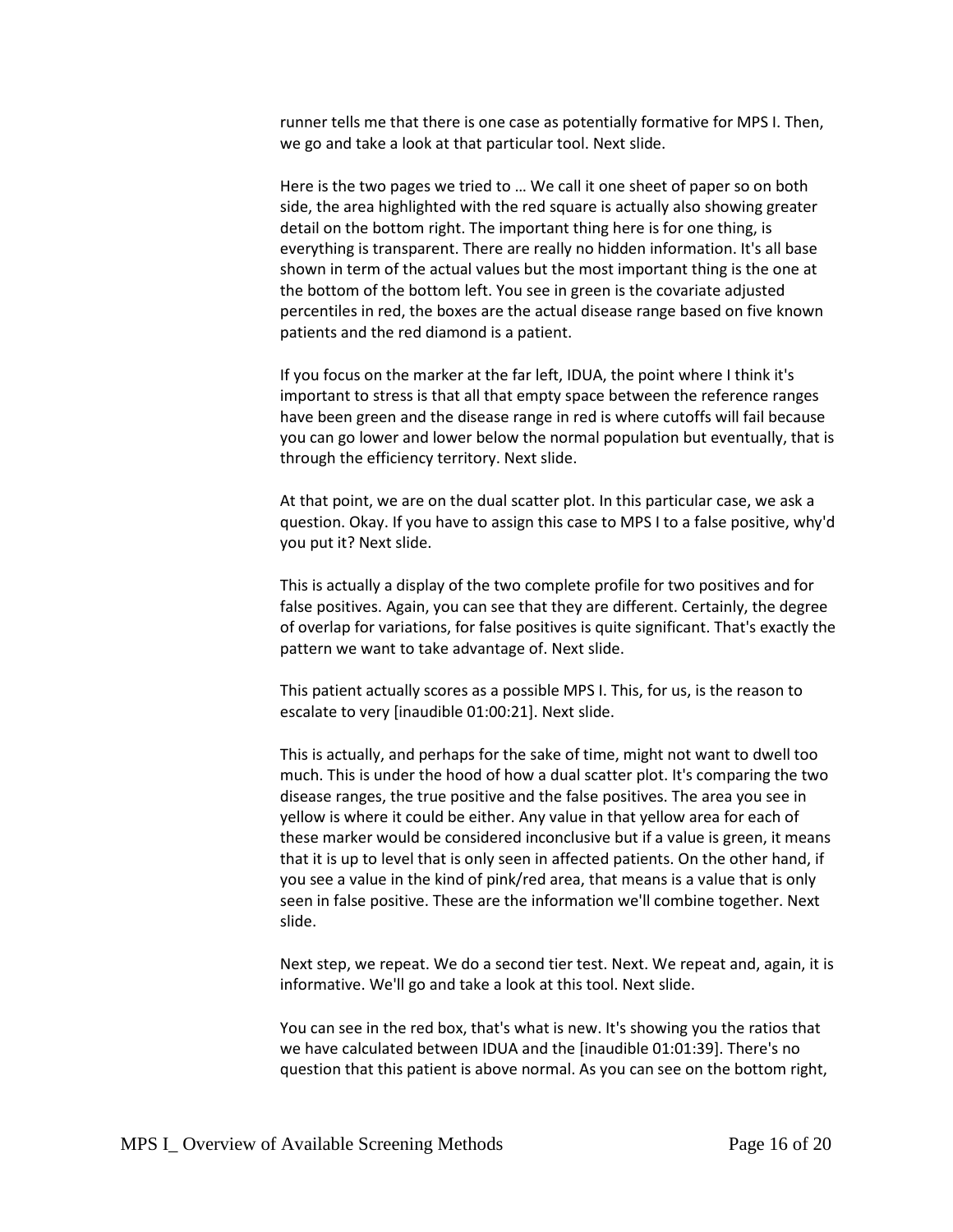it's begin to show a pattern that is not quite close to where we expect to see true positive. Next slide.

Sure enough, the dual scatter plot of a 10 plex changes the assignment. It tell us this patient is behaving like a false positive. Next slide. We're fortunate to have a second tier test for this, which I understand that people whenever talk of second tier, the talk about sequencing. I believe this is a much simpler solution. Next slide.

We have been doing it for 13 years. Quite frankly, I don't think we could live without a second tier test. According to our approach, is something we do to impose specificity. When the residual enzyme activity range overlaps considerably between true and false positive case, is of course the same specimen so there is no additional patient contact. The normal results of a second tier test overrules the primary screening. Quite frankly, it can be regionalized. It mean that you don't need every lab to do it but you can really have regions that decide to work together. Next slide.

This is not work done regionally by us. This was published by a Dutch group for a number of collaborators. We reproduce exactly this assay. Next slide.

This is what we call the scatter plot, marker versus marker, that shows where that particular patient falls. You can see it's compared to the black dots our patient with MPS I and the blue dots are false positives. We also have, you should go next slide, please, a dual scatter plot. As I told you earlier, if I had two markers, I also have a ratio. I can make a tool that basically compare the true positive on the bottom right quadrant to the false positives. Clearly, this patient belongs with the false positives.

For us, if you go to the next slide. This is just to show you again, the same comparison, you might notice here that while dermatan sulfate shows some overlap between true positive, false positive, for heparan sulfate, the middle space is white, meaning there is complete separation. There is no overlap. Next slide.

Important point here is number eight, although three out of the five things we can do were informative in the end, the second tier test overrides everything. This was reported out as normal. Final slide, please.

Our conclusion is in our hands, combining clear with a 6-plex and, as a repeat, 10-plex and the second tier test, we can achieve what I call near zero false positive. In fact, we have been testing Kentucky babies for 14 months. We had a single false positive. Was a patient with very low activity. The second tier test was normal but somewhat we decided that it was a good verification so we reported out the patient was carrier for unknown photogenic mutation. Thank you for your attention.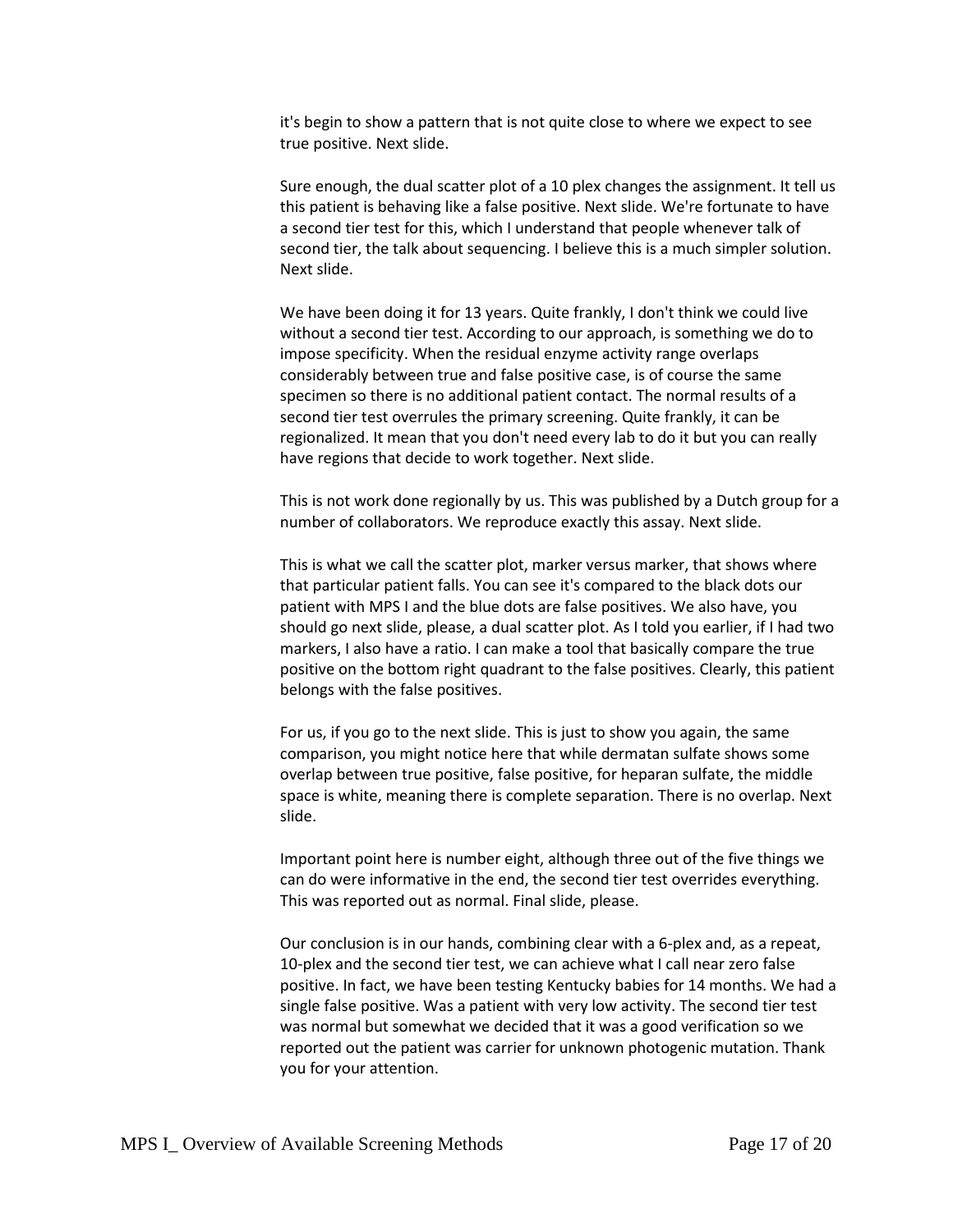| Laura Russell:     | Thank you, Dr. Rinaldo for your excellent presentation.                                                                                                                                                                                                                                                                                                                                                                                                                                                                                                                                                                                                                                                                                                                                                                                                                                                                                                               |
|--------------------|-----------------------------------------------------------------------------------------------------------------------------------------------------------------------------------------------------------------------------------------------------------------------------------------------------------------------------------------------------------------------------------------------------------------------------------------------------------------------------------------------------------------------------------------------------------------------------------------------------------------------------------------------------------------------------------------------------------------------------------------------------------------------------------------------------------------------------------------------------------------------------------------------------------------------------------------------------------------------|
|                    | We'll now begin taking questions. If you have a question you'd like to ask, you<br>can press star seven to unmute yourself or you can type your question in the<br>chat box.                                                                                                                                                                                                                                                                                                                                                                                                                                                                                                                                                                                                                                                                                                                                                                                          |
|                    | I have a question in the chat box. I believe this is for Dr. Orsini. This individual<br>asks, "You mentioned advantages of using percent of daily mean, however, are<br>there disadvantages to this approach as compared to percent of the daily<br>median?" Dr. Orsini, please press star seven to unmute yourself.                                                                                                                                                                                                                                                                                                                                                                                                                                                                                                                                                                                                                                                  |
| Dr. Joseph Orsini: | Sorry. I had the mute on on my own phone. Okay. Here we go. Yes, I believe<br>there could be potential disadvantages if you're doing very small number of<br>samples. The median might prove to be better than the mean although I think<br>with IDUA the issue is a little bit less of a problem. With Pompe, you might see<br>more of a problem or some of the other enzyme because of the variability. You<br>get some very elevated activities in certain samples that could really throw off<br>your mean, whereas your median would be less effective.                                                                                                                                                                                                                                                                                                                                                                                                          |
| Laura Russell:     | Thank you, Dr. Orsini. Are there any questions from folks on the phone? If so,<br>please press star seven to unmute yourself.                                                                                                                                                                                                                                                                                                                                                                                                                                                                                                                                                                                                                                                                                                                                                                                                                                         |
|                    | I do have another question in the chat box. I believe this is also for Dr. Orsini.<br>This person asks, "In your flow chart you mentioned greater than or equal to 8<br>to 10% adjustment compared to other enzymes. What does that adjustment<br>consist of?"                                                                                                                                                                                                                                                                                                                                                                                                                                                                                                                                                                                                                                                                                                        |
| Joe Orsini:        | Yeah. I apologize that I did not have enough time to really explain that. I would<br>be happy to show you examples if you would like to email me but essentially<br>what we're doing is taking, I would say, is a conservative approach of using an<br>adjustment where we see all enzymes below 100%. We exclude ASM because<br>ASM behaves fairly funny compared with the other enzymes. Let's say, for<br>example, the highest other enzyme is at 50%. You saw IDUA in between in that<br>borderline range, you would just basically multiply by 100 over 50 factor to<br>correct for that enzyme. The reason I feel that is pretty justified is those<br>borderline ranges are typically in a range where we've never or rarely seen<br>anybody even close to that range. It just eliminates the possibility of  Kind of<br>an easy elimination of a false positive. Like I say, if you would like a better<br>example, we have it in an SOP that we could share. |
| Laura Russell:     | Great. Thank you. We have another question in the chat box. "How can a state<br>sign up to use the CLIR tools, especially if we are not screening for MPS I yet but<br>plan to in the near future?"                                                                                                                                                                                                                                                                                                                                                                                                                                                                                                                                                                                                                                                                                                                                                                   |
| Dr. Piero Rinaldo: | Thank you for asking that question. Can you hear me?                                                                                                                                                                                                                                                                                                                                                                                                                                                                                                                                                                                                                                                                                                                                                                                                                                                                                                                  |
| Laura:             | Yes, we can hear you.                                                                                                                                                                                                                                                                                                                                                                                                                                                                                                                                                                                                                                                                                                                                                                                                                                                                                                                                                 |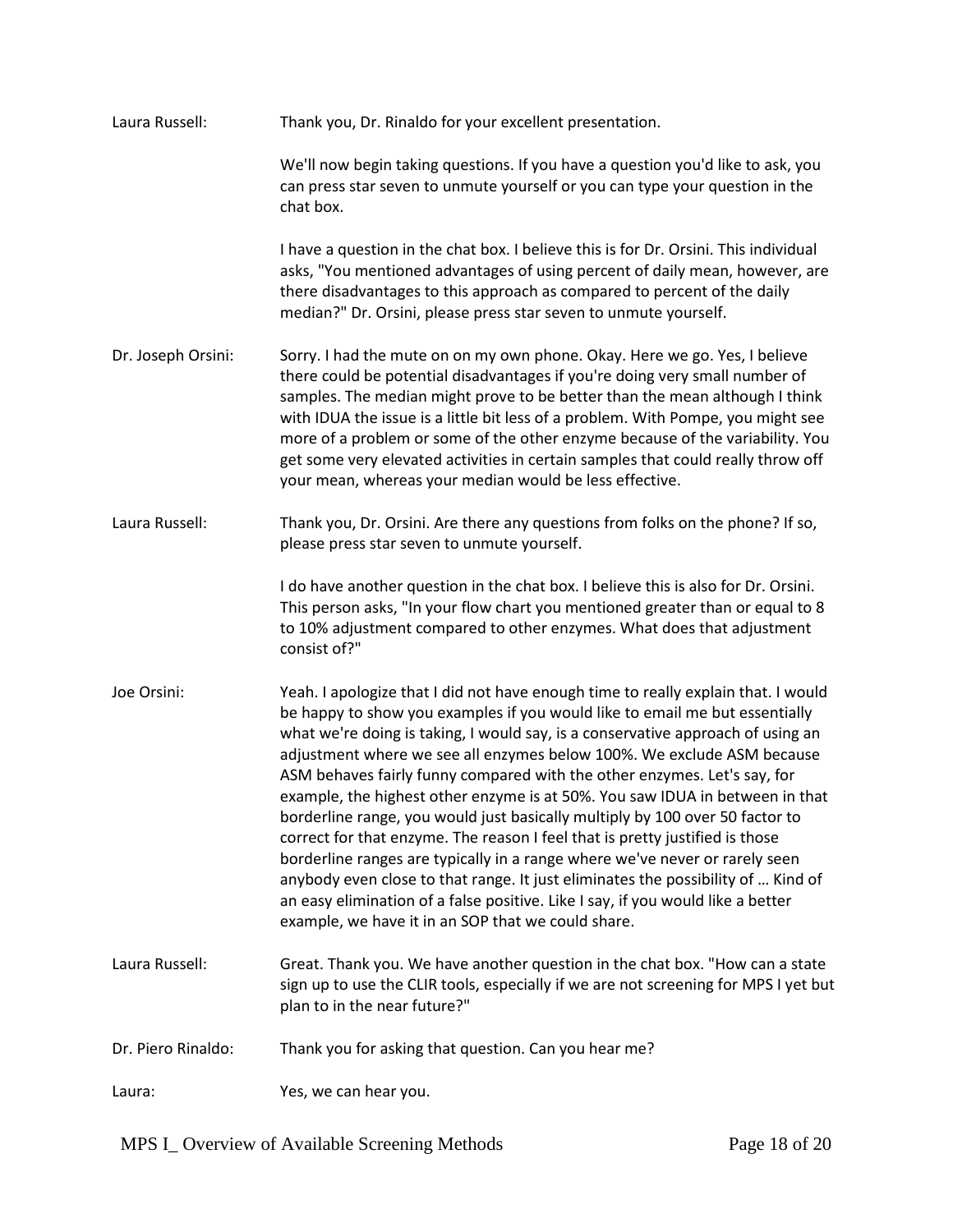| Dr. Piero Rinaldo: | Good. Access to CLIR is contingent on contribution of data. I don't want to<br>sound like sour grapes but I can tell you the lesson we have learned in R4S and<br>that something I share with the secretary advisory committee recently is a lot of<br>people use it and don't contribute anything. Now, we are asking people to make<br>a contribution of data as a requirement to be given access. We ask for data to<br>be submitted to us offline. We take a look, just to make sure there are no major<br>problems. When we look at some data from Illinois, we realize we are talking<br>about a different analyte. Joe mentioned the same thing. Their results are<br>different from what we were seeing in other labs I've seen. I've reported this<br>back to then. But once people have contributed data, they can rightly have<br>access and start using the tools. |
|--------------------|--------------------------------------------------------------------------------------------------------------------------------------------------------------------------------------------------------------------------------------------------------------------------------------------------------------------------------------------------------------------------------------------------------------------------------------------------------------------------------------------------------------------------------------------------------------------------------------------------------------------------------------------------------------------------------------------------------------------------------------------------------------------------------------------------------------------------------------------------------------------------------|
| Laura Russell:     | Great. Thank you for that information. Does anyone on the phone have<br>questions? Please press star seven to unmute yourself. We'll also give a few<br>seconds for people to type questions in the chat box.                                                                                                                                                                                                                                                                                                                                                                                                                                                                                                                                                                                                                                                                  |
|                    | Okay. Hari, seeing or hearing no further questions, do you want to go ahead and<br>wrap up?                                                                                                                                                                                                                                                                                                                                                                                                                                                                                                                                                                                                                                                                                                                                                                                    |
| Hari Patel:        | Sure. Thank you, Laura.                                                                                                                                                                                                                                                                                                                                                                                                                                                                                                                                                                                                                                                                                                                                                                                                                                                        |
| Laura Russell:     | Hold on. Sorry. There's one more question in the chat box. I apologize. This is for<br>Dr. Rinaldo. When the CLIR data set changes over time, how will adjustment be<br>monitored for reporting purposes? Dr. Rinaldo, please press star seven.                                                                                                                                                                                                                                                                                                                                                                                                                                                                                                                                                                                                                                |
| Dr. Piero Rinaldo: | Okay. We monitor data submissions constantly. One of the major improvements<br>compared to the old system of R4S is when new data are quarantine. When we<br>are happy with the status quo, that system is not altered until we review the<br>new data and make sure that they really fit the pattern, has been observed up<br>to the point. There is maintenance and curation. It's behind the scenes but is<br>going on constantly.                                                                                                                                                                                                                                                                                                                                                                                                                                          |
| Laura Russell:     | Great. Thank you. I have another question  I believe this is for Dr. Rinaldo. "If<br>we ever have to access old data, how could this be done? "                                                                                                                                                                                                                                                                                                                                                                                                                                                                                                                                                                                                                                                                                                                                |
| Dr. Piero Rinaldo: | Can you hear me?                                                                                                                                                                                                                                                                                                                                                                                                                                                                                                                                                                                                                                                                                                                                                                                                                                                               |
| Laura Russell:     | Yes, I can hear you.                                                                                                                                                                                                                                                                                                                                                                                                                                                                                                                                                                                                                                                                                                                                                                                                                                                           |
| Dr. Piero Rinaldo: | Okay. I'm not sure what you mean by old data. An important thing is that in<br>CLIR, there are no cumulative data entries. In other words, in R4S, we ask<br>people to calculate the percentiles and then submit the calculated percentile.<br>Any file that you submit, you can review it and compare it to basically your own<br>data over time or you can compare it to everybody else. It's very user friendly<br>and very transparent about what you have in. There are several functionalities<br>where you can compare yourself to other labs both in term of true positive and                                                                                                                                                                                                                                                                                         |